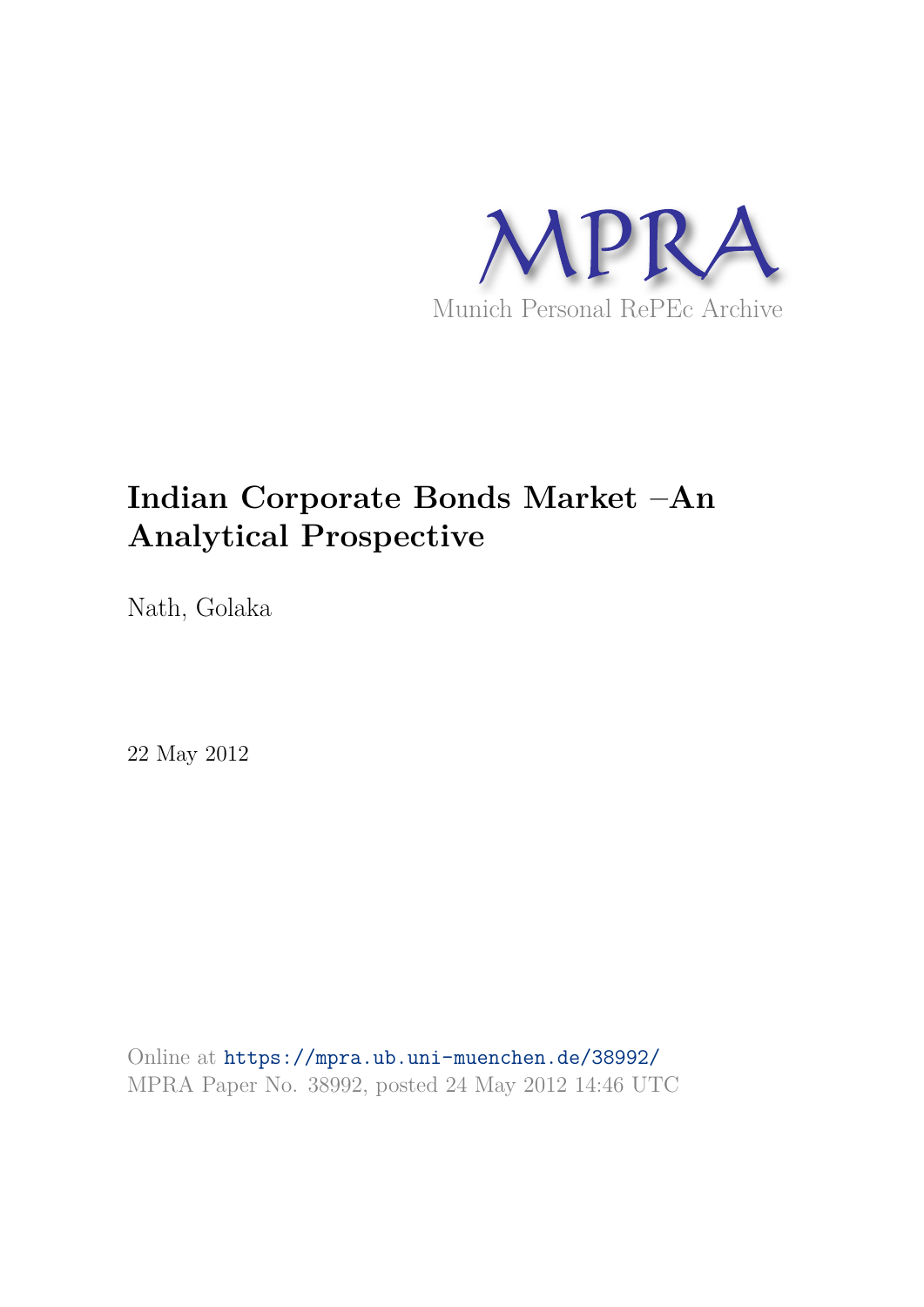## **Indian Corporate Bonds Market –An Analytical Prospective**

## **Golaka C Nath**

May 2012

#### **Abstract**

Bond markets in emerging markets are illiquid as investors and issuers grapple with major microstructure and legal issues. The importance of bond markets as a source of finance has increased during the economic slowdown as companies diversified away from reliance on banks for funding and many governments increased borrowing to fund the economic slowdown in their countries. Indian corporate bonds market is very illiquid vis-à-vis the Government securities market and heavily rely on AAA rated bonds for both issuance and trading. The data dissemination provided in public domain is inadequate to effectively price bonds taking all risks into account. Bank bonds demand hefty premia from investors and they are considered almost risk free with low credit spread. Investors use Credit rating information to price bonds in the market. Indian corporate sector is fast moving to international markets to raise funds through ECB / FCCB route though FCCB funding has dried up due to bad equity market conditions. Issuance market has remained concentrated with few issuers dominating the market. Financial companies like Non-Banking Finance companies dominate the market with issuances. The study did not find any significant relationship of coupon with optionality of the bond but it found that the Rating has significant relationship with coupon. Lower maturity bonds were having comparatively higher coupon than long maturity bonds. This may be possible as the year 2011-12 witnessed unprecedented liquidity scarcity in the Indian market and rolling over a debt was considered costly and investors demanded higher premia to fund short term bonds. While trading, investors demanded a higher premia for taking investment decision on bonds having floating rate. The relation between Rating class and yield was also found to be rational as higher yield were demanded on bonds with lower rating. The probability of default is higher at the shorter end and the same falls at the longer end. The reason may be the uncertainty existing in the short term with respect to liquidity and other macroeconomic factors might be warranting higher probability of default to be factored in yields. The study finds that the market used the past spreads to price the credit spread they would charge on corporate bonds while trading in the market.

Key words: Indian Corporate bond market, corporate bond, emerging market, bond rating, probability of default, credit spread, spot yield curve, credit risk

JEL Classification: C32, C52, C61, G12, G13, G32, G33

Author can be reached at gcnath@hotmail.com

Author thanks Ms. Aparna Raja V of CCIL for data support. The author thanks late Dr. R H Patil who provided critical insight on the preliminary draft of this paper. The paper is dedicated to his memory.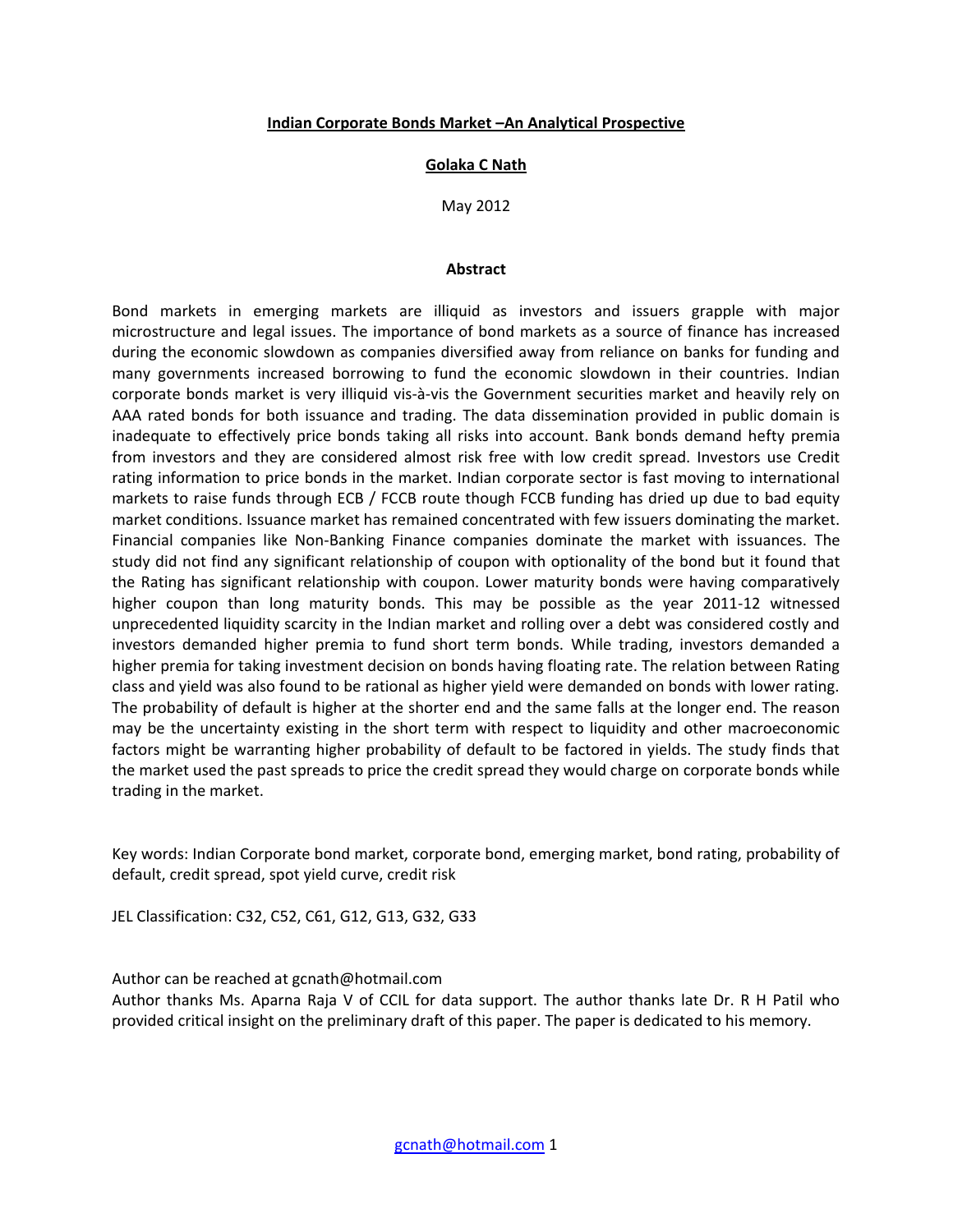#### **Indian Corporate Bonds Market –An Analytical Prospective**

Golaka C Nath

Global bond market stood at US\$95trillion as of 2010 out of which 70% accounted for domestic bonds. The US was the largest market with 38% of the value outstanding, followed by Japan 20%. Government bonds accounted for 57% of the outstanding value of domestic bonds in 2010.Greece's credit rating has been downgraded a number of times. Other countries with high budget deficits such as Portugal, Ireland, Turkey, Italy and Spain have also seen downgrades. Increasing concern about the ability of some governments' to repay their debt, has resulted in a significant widening of government bond yields. Recently, 10-year Spanish Government bonds reached 6% mark which is considered very high. According to Dealogic, book runners' deal volume from global debt capital markets totalled \$6.05 trillion in 2010, down 2% from the previous year but nearly 40% up on the volume two years earlier. In relation to the size of the economy, in Europe, public sector debt is highest in Greece (134% of GDP), Italy (119%), Portugal (91%) and Ireland (87%). Net government debt is set to increase in the next few years due to the high level of projected government borrowing in many countries. The US corporate bond markets have long been an important source of capital for issuers, with daily trading volume of \$16bn and more than 400 mutual funds investing in US high-yield bonds.

Discussion on Indian corporate bond market has been going on for ages and in each and every forum, the need for developing the corporate bond market as an alternative funding arrangement is well understood and acknowledged. Both Government and Securities Exchange Board of India (SEBI) have set up many Groups, Committees, and Forums to study and discuss the issue for finding out a workable solution. The Dr. R H Patil Committee report (2005) presented a reasonable solution and roadmap for kick-starting this form of the market to fulfill the future need of the Industry in funding investment. Almost 7 years have passed after the report was made public, not much headway has been achieved. Some of the issues like unification of stamp duties on creating charges for securitized debt have been contentious issues and no solution has been found to take this market to the place where it belongs. Unlike other countries, a large chunk of corporate funding In India is done through banking, retained earnings and capital through equity offerings. Corporate bonds contribute fairly little in terms of long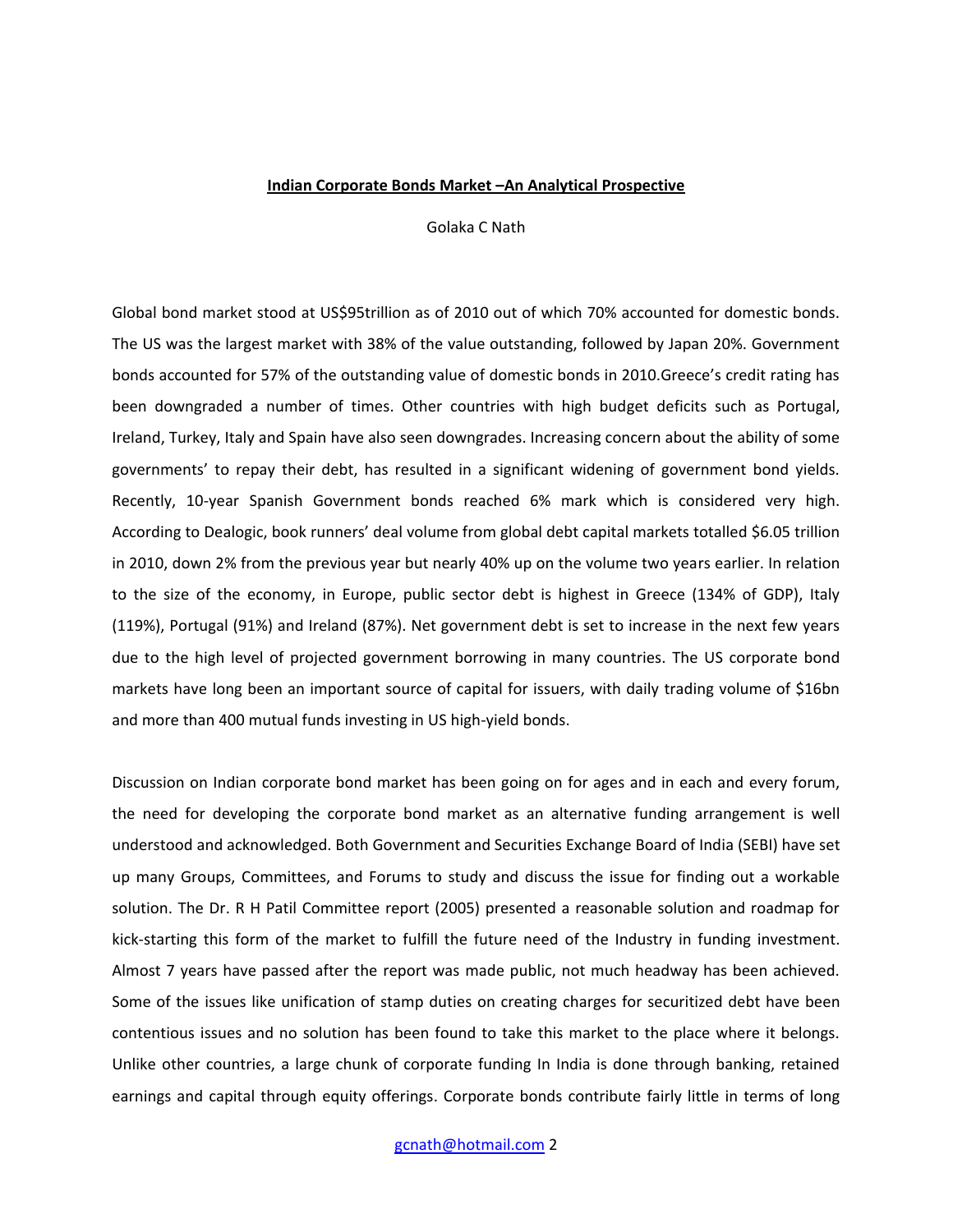term funding. Most of the studies on Indian bond market centered on issues pertaining to the market microstructure issues and other bottlenecks in the market specifically cost related ones.

Recently, Government introduced specialized regimes for a corporate bond market in the infra sector. Government allowed tax benefits (Budget, 2010) on infra investment upto a limit for tax payers. Key motivation for investing in debt market is tax saving for tax payers.

The paper tries to understand the basic structure of Indian corporate Bond market, legal and regulatory issues delaying the development of the corporate bond market in India, its issuance and trading behavior, pricing of risk, structure of probability of default of the corporate bonds, the behavior of credit spread. The paper is divided into few sections: Section 1 gives the brief background to develop corporate bond market in Emerging market like India; Section 2 gives Regulatory and Operational Framework of Indian Corporate Debt Market; Section 3 discusses about Market Participants from both Supply side and demand Side and challenges they face; Section 4 discusses about some of the challenging issues with respect to data and market structure; Section 5 discusses about current market dynamics; Section 6 discusses the structure of probability of default in corporate bonds in India; Section 7 analyses the corporate credit spread for AAA rated securities and Section 8 draws the final conclusion of the study.

#### **1. Corporate Bond Market Need:**

In any economy, equity and debt are two useful sources of financing for corporates. It caters to investors having different risk appetites and requirements. When a firm cannot finance its activities solely through equity, it must look at debt financing to support its activities and support development and growth (Allen, Kraakman and Subramaniam, 2009). Equity investors have generally a smaller time frame of investment but debt investors are long term investors in a firm. This debt is funded through bank loans and bond issuances. A liquid bond market helps an economic entity to raise funds at cheaper cost vis-àvis syndicated loan from banks (Mishkin, 2006). The liquid bond market helps investor to convert their holdings into cash as there are others who would like to take the risk of investing in bonds if the return is appropriate for them to assume such risk. The secondary market trading also provides important information not only on price but also on many other factors like credit risk appetite, spread, default probability, etc. The tradability of bonds issued by an issuer helps the market in getting required information on the firm (Mishkin, 2006). Further, development of Credit Default Swap (CDS) market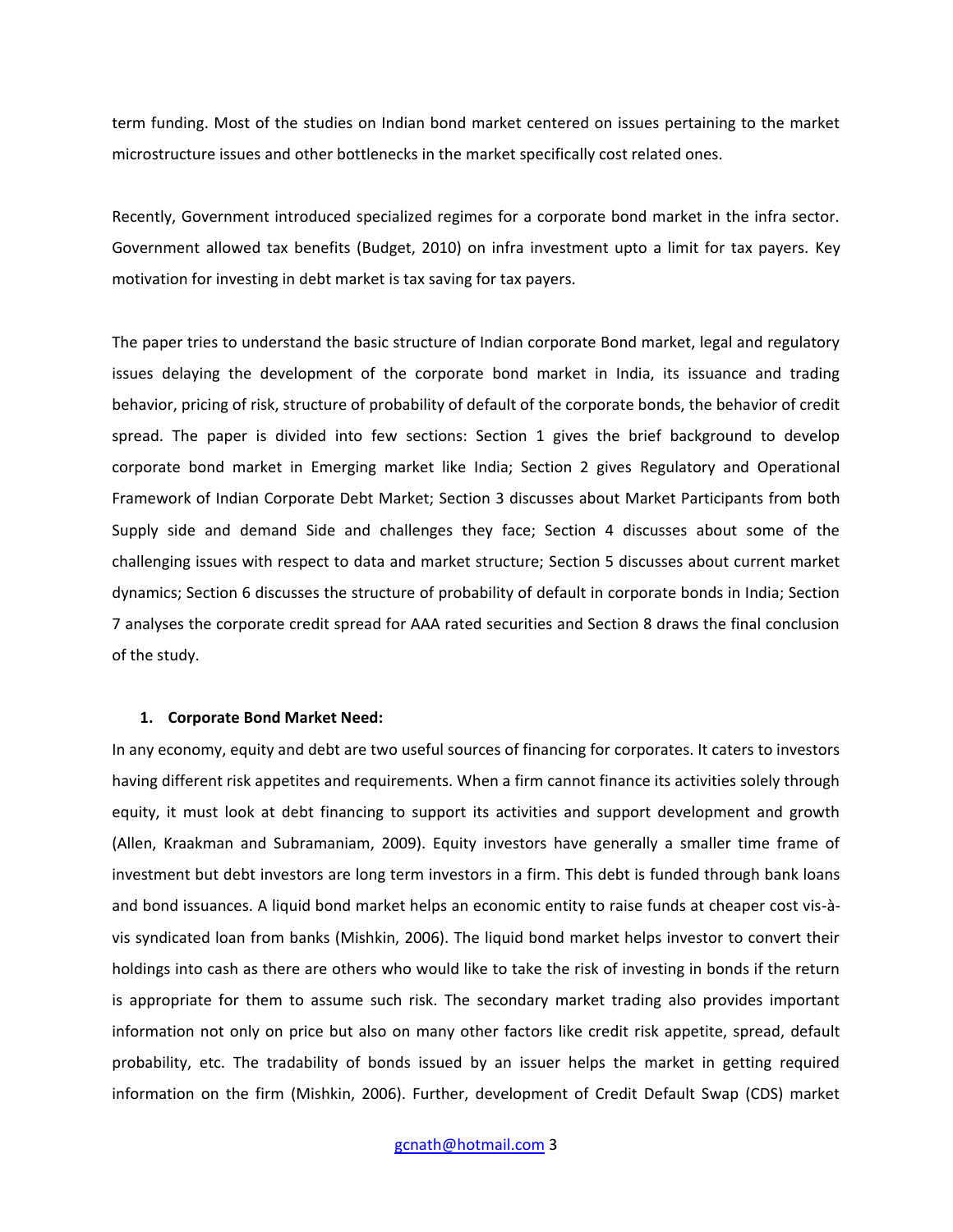globally also helped in unbundling the risk and reselling the same at appropriate rate. In India, CDS market has been introduced but lacks liquidity.

In India, most of the financial markets like equity, equity derivatives, currency derivatives, commodity derivatives, Government bonds, money and currency market including OTC currency derivatives, OTC interest rate derivatives are relatively well developed while corporate bond market is not a welldeveloped market. This is in contrast to other developed and emerging markets in the world. India's corporate bond market, about 30 percent the size of China's, is failing to expand at the rate analysts say is needed for the government to meet its target of building infrastructure. India has about \$200 billion of corporate bonds outstanding (Bloomberg) compared with China's corporate bond market of \$614 billion, according to Asian Development Bank figures (2011). The corporate bond market has been wary of the large government borrowing program crowding out the market and a new SEBI law on rollover of limits limiting FII participation. SEBI introduced restrictions on rollover of limits if bonds are sold before maturity. FII's who have filled up the corporate bond limits and want to sell the bonds will not be able to buy them back as they have to apply for fresh limits from the regulator. Both SEBI and RBI allowed FIIs to invest in long term unlisted NCDs issued by companies in the infrastructure sector **("**Infra Bonds**")** provided that the Infra Bonds have a minimum residual maturity of five years and are subject to a minimum lock-in period of one/ three years during which the FIIs will be allowed to trade amongst themselves but cannot sell to domestic investors and are subject to certain prescribed limits. The recent tussle on tax issues between FII's and the government is also hurting sentiments on FII investments in bonds. A weakening Rupee does not help either, as a weak currency is a deterrent for investments in debt by FII's. The government has set the cumulative debt investment limit in corporate bonds (including Infra Bonds) for FIIs at US\$45 billion and at US\$15 billion in government securities.

Corporate bonds account for about 2% of GDP (Khanna & Varottil, 2012) and equity market is many notches ahead of corporate bond market in this regard. Total issuances have been far lower than the Government securities issuances in India (Table - 1).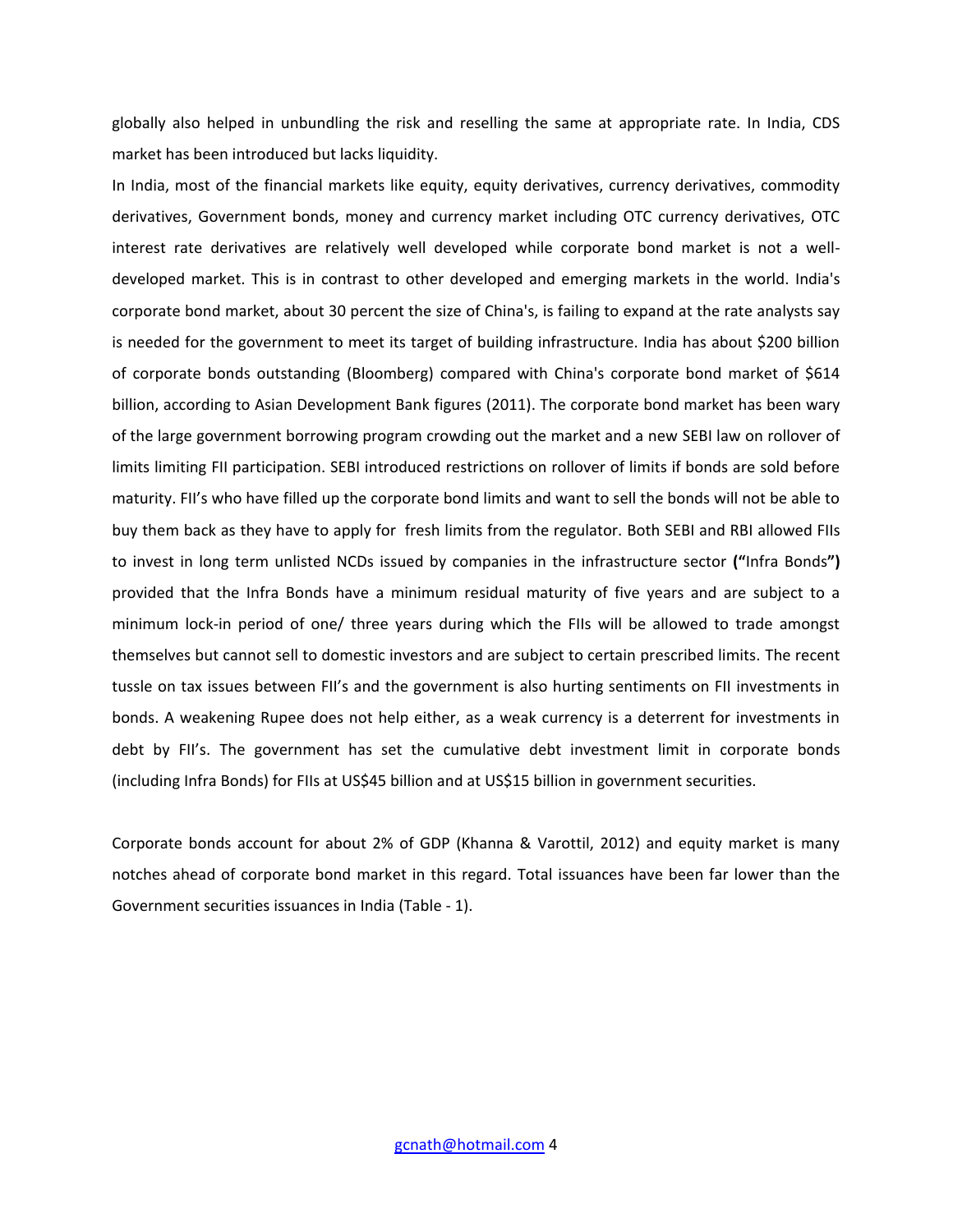| Table – 1: Issuances of Bonds – Corporate Bonds and Government Securities in India |               |           |               |           |               |           |                   |              |
|------------------------------------------------------------------------------------|---------------|-----------|---------------|-----------|---------------|-----------|-------------------|--------------|
|                                                                                    | No. of        |           |               |           |               |           | Government        | Government   |
|                                                                                    | <b>Issues</b> |           |               |           |               |           | <b>Securities</b> | Securities** |
|                                                                                    | Private       | Amount    | Public        | Amount    | Total         | Amount    | Maturity          | Amount       |
| Month                                                                              | Placement     | (Rs.Cr)   | <b>Issues</b> | (Rs.Cr)   | <b>Issues</b> | (Rs.Cr)   | Upto***           | (Rs.Cr)      |
| 2007-08                                                                            | 744           | 118484.6  | 0             | O         | 744           | 118484.6  | 30 years          | 188205       |
| 2008-09                                                                            | 1041          | 173281.2  |               | 1500      | 1042          | 174781.2  | 30 years          | 306550       |
| 2009-10                                                                            | 1278          | 212634.9  | 3             | 2500      | 1281          | 215134.9  | 30 years          | 459497       |
| 2010-11                                                                            | 1404          | 218785.4  | 10            | 9451      | 1414          | 228236.4  | 30 years          | 479482       |
| 2011-12                                                                            | 1404*         | 188530.5* | $12*$         | 15045.84* | 1416*         | 203576.3* | 30 years          | 600409       |

Source: SEBI, CCIL; \* indicates data upto Dec 2011, \*\* indicates Dated securities and 364-day T-bills,

Note: 1 Crore means 10,000,000 (10 million) and in India, April to March is followed as a Financial Year

 Secondary market has remained relatively illiquid vis-à-vis the Government securities market. Other markets in India have grown in terms of their trading activities while corporate bonds have remained dormant with lower level of activity (Table  $-2$ ).

| Table - 2: Trading activity in various Markets in India |             |             |               |         |              |           |              |          |
|---------------------------------------------------------|-------------|-------------|---------------|---------|--------------|-----------|--------------|----------|
|                                                         |             |             | Gilts         | Gilts   | Forex        | Forex     | Repo &       | Repo &   |
|                                                         |             | Corp        | <b>Trades</b> | Amount  | <b>Deals</b> | Deal      | Repo         | Repo     |
|                                                         | Corp        | <b>Bond</b> |               | (Rs.Cr) |              | Value U\$ | Variant      | Variant  |
|                                                         | <b>Bond</b> | Value       |               |         |              | Mn        | <b>Deals</b> | Value    |
| Month                                                   | Trades      | (Rs.Cr)     |               |         |              |           |              | (Rs.Cr)  |
| 2007-08                                                 | 19079       | 95890       | 188843        | 1653851 | 757074       | 3133665   | 139889       | 12059579 |
| 2008-09                                                 | 22683       | 148166      | 245964        | 2160233 | 837520       | 3758904   | 143221       | 12919070 |
| 2009-10                                                 | 38230       | 401198      | 316956        | 2913890 | 883949       | 2988971   | 170703       | 21614207 |
| 2010-11                                                 | 44060       | 605274      | 332540        | 2870952 | 1150037      | 4191037   | 172792       | 16359029 |
| 2011-12                                                 | 51439       | 591979      | 412266        | 3488203 | 1283178      | 4642573   | 173755       | 14919125 |

Source: SEBI, CCIL

# **2. Regulatory and Operational Framework of Indian Corporate Debt Market:**

In a recent paper on Indian corporate bond market, Khanna & Varottil (2012) have brought out few impending legal issues that have been coming in the way of developing corporate bond market in India.

 Contract Enforcement: Given the Indian legal system's unusual delay in giving appropriate relief to enforce the contract of debt with regard to payment of periodic interest, enforcing collaterals against the debt, bankruptcy, etc. poses serious challenges to attract right kind of investors in the corporate debt market. Prohibitive cost of bring civil action is also another deterrent

<sup>\*\*\*</sup> indicates large number of issuances were re-issued Government securities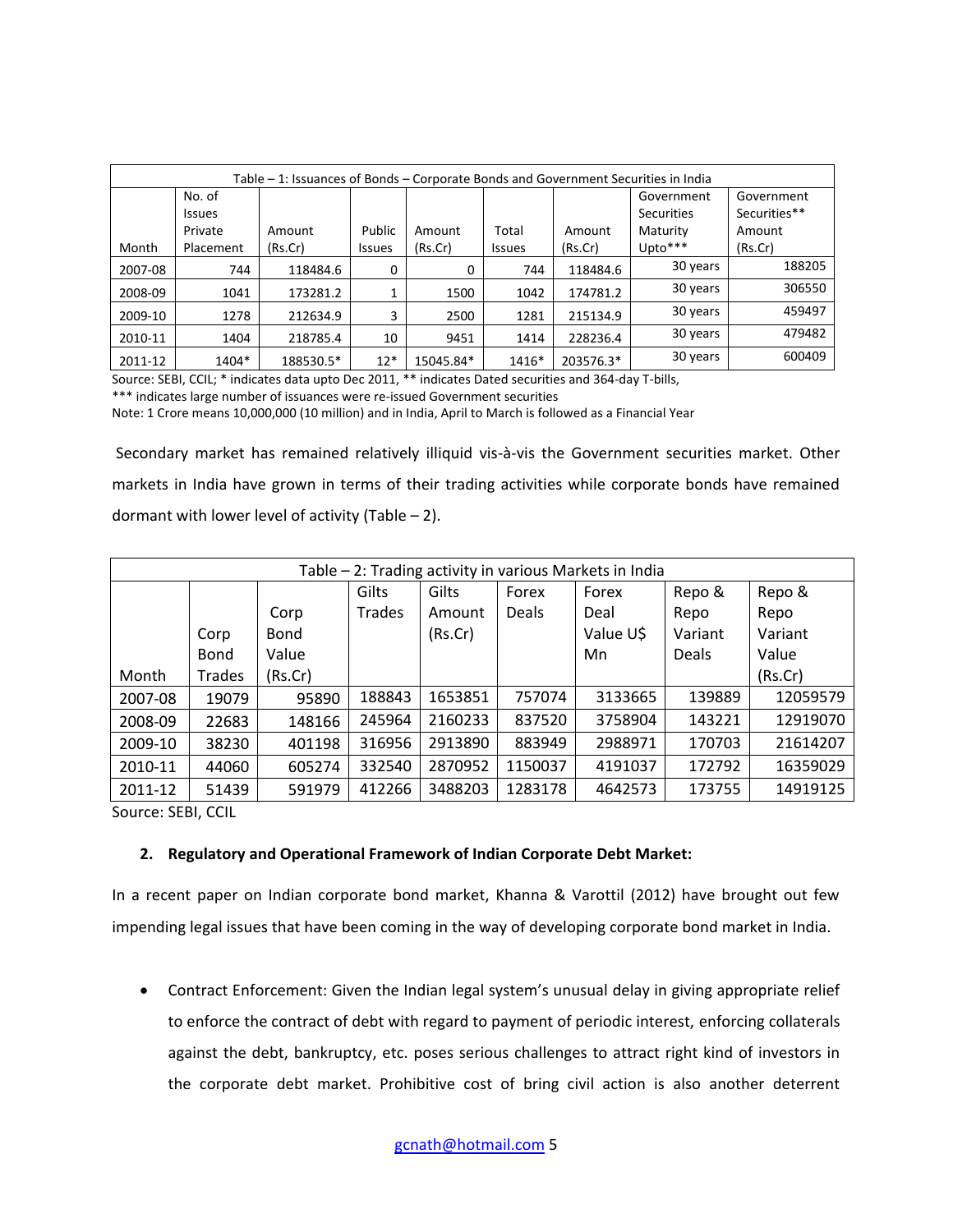(Krishnan, 2010, Khanna, 2010). Borrowers take advantage of the situation in denying remedies to the lenders. World Bank has consecutively ranked India for the last two years at 182 and 183 against the parameter of enforcement of contracts (Doing Business Report, World Bank, 2012).

- Insolvency Regime: Liquidation process (an important provision of debt contract) is fraught with significant delays and can take up to 10 years for a company (Shroff & Puri, 2006). Board for Industrial & Financial Reconstruction (BIFR) has been unsuccessful in ensuring timely recovery and rehabilitation (Shroff & Puri, 2006). The Corporate Debt Restructuring (CDR) scheme introduced by RBI to bypass the unusual legal delays in judicial system has not been very successful either (Bhoir, 2012). Foreign lenders are not covered under the scheme. The insolvency regime is spread over several pieces of legislation and among different course and regulatory bodies and this poses serious challenges and does not sound to be cost effective. In a recent communique to the Banks from Government of India in April 2012, it has advised banks to restrict exposure to quasi securities like convertible preference (Cumulative Convertible Preference Shares (CCPS)) shares that have a long tenure, low returns and high provisioning. During 2011-12, disress loans of Rs.6697crores were converted into quasi-equity as against Rs.562crores in the previous year.
- Standardization and Transparency: It is imperative in a financial market that investors have sufficient information to price an asset while trading the same. Disclosure standards should be standardized in a manner that brings transparency to the instrument. In India, foreign investors have to follow a different set of guidelines vis-à-vis their domestic counterparts. The current regime is considered insufficient and further steps need to be taken to make the market more attractive to all investors (Adikesavan, 2011). Standardization is important for liquidity in the market. The facility of shelf prospectus and 'on-tap" issuances are limited to few entities and hence private placement route with limited disclosures is the cheaper option for the companies to raise debt in the market. No other foreign institutions except SEBI registered FIIs are eligible to invest in corporate bonds.

Given the regulatory framework at present, serious structural changes and suitable legal reforms are needed to provide a strong legal basis to the Indian debt market. Creating better market infrastructure like technology platforms, clearing corporations, etc. are going to help to some extent but legal framework will address issues from a long term prospective and help creating a robust market place. Further, Indian capital market (equity, corporate bonds, other exchange traded products) lacks the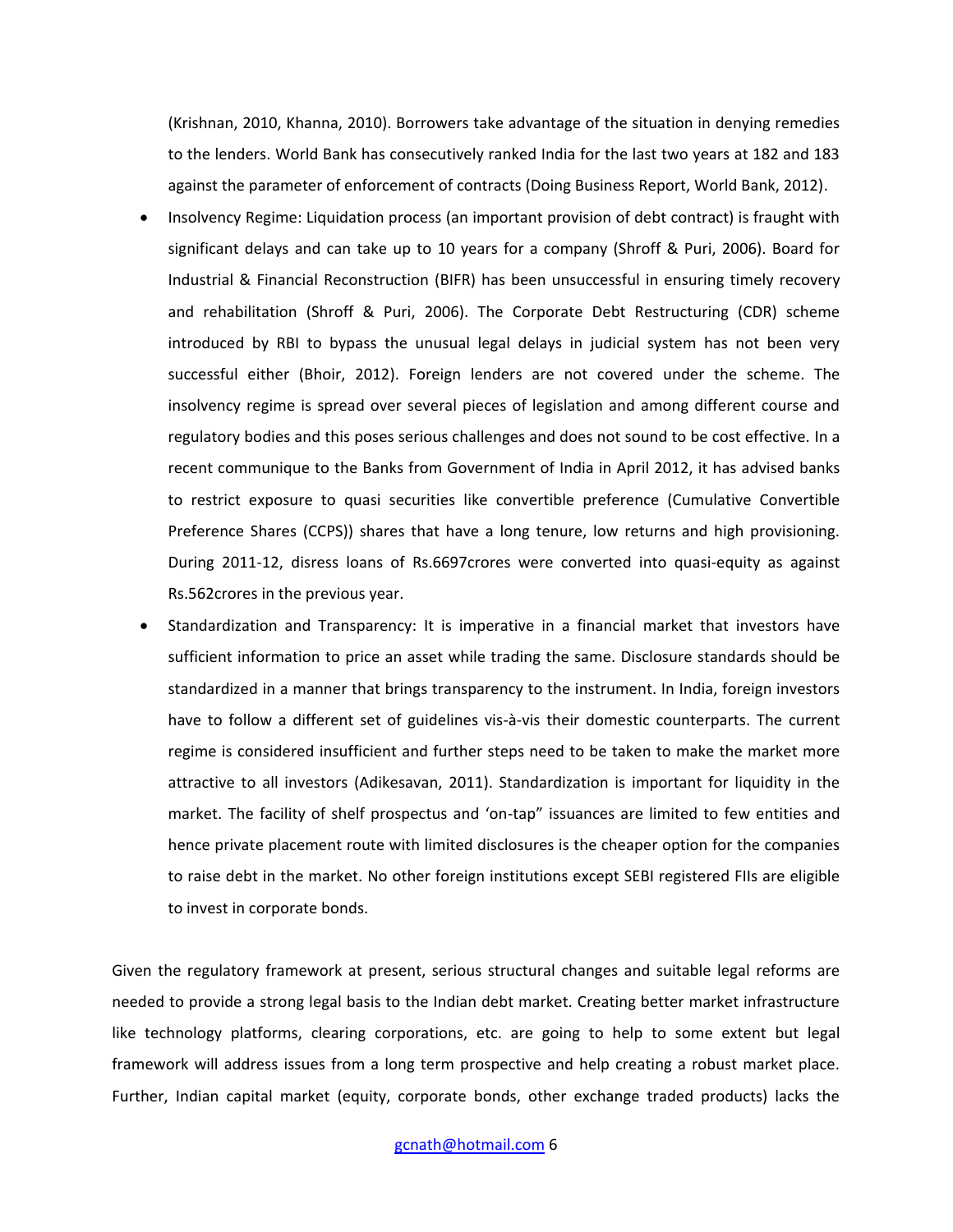"Finality of Settlement" statutory provisions as it has been kept outside the purview of Payment and Settlement Systems Act, 2009.

Prior studies have established many factors contributing to the slow pace of developments in corporate bond market. Though Debt Recovery Tribunals (DRTs) were established as per a piece of legislation in 1993, the enactment came only in 2002. Securitisation and Reconstruction of Financial Assets and Enforcement of Security Interests Act, 2002 (SARFARESI) brought lot of relief to banks and financial institutions and gave an option for banks to exit their exposures and also helped in providing better credit protection to these credit providers. However, the same was not extended to bond investors. Armour & Lele (2009) have suggested that the bond issuance dropped considerably between 2001 and 2008 while loans extended by banks increased considerably during the period. They have pointed out that equity market reforms have largely been in the regulatory space and can be easily reformed and implemented by regulators who are formed as agencies of the Government while bond market reforms are more in legislative space and difficult to speed up the process. Implementation and enforcement are faster for equity through SEBI while the same may not be true for corporate bonds which required substantial legislative action like unification of stamp duties, better credit protection provisions, and efficient bankruptcy management, etc. Investors investing in bonds and issuers issuing the bonds have to find ways to overcome the relevant tricky issues in the system. The Patil Committee Report has brought out in detail the issues with regard to securitization in India as a viable economic activity. Securitization market is a very large market globally as it allows investors to repackage the assets in the books and sell them as bonds with different rating classes. This helps them to recycle funds in the balance sheet. The securitization model heavily depends on the Special Purpose Vehicle (SPV) as most of the transactions are "Pass Through". The SPVs must be tax efficient. In India, most SPVs are managed as trusts purely from Tax angle. If the SPVs business is done by a professional corporate entity, the entire inflows may be treated as revenue for Tax purpose. This will make corporate SPVs inefficient and hence model is to have SPVs in the lines of Trusts. However, it is understood that a declaration is needed to be obtained from the investors about the possible future tax liability, if any. In Indian context, the trust deeds may permit the trustees the right of indemnity against taxation, but first, the trust deeds may not be specific as to which beneficiaries to claim such tax on, and two, the beneficiaries may also have gone out of the trust. If the beneficiary ceases to be a beneficiary altogether, it would be questionable whether the trustees' indemnity at all extends. (Kothari, 2012)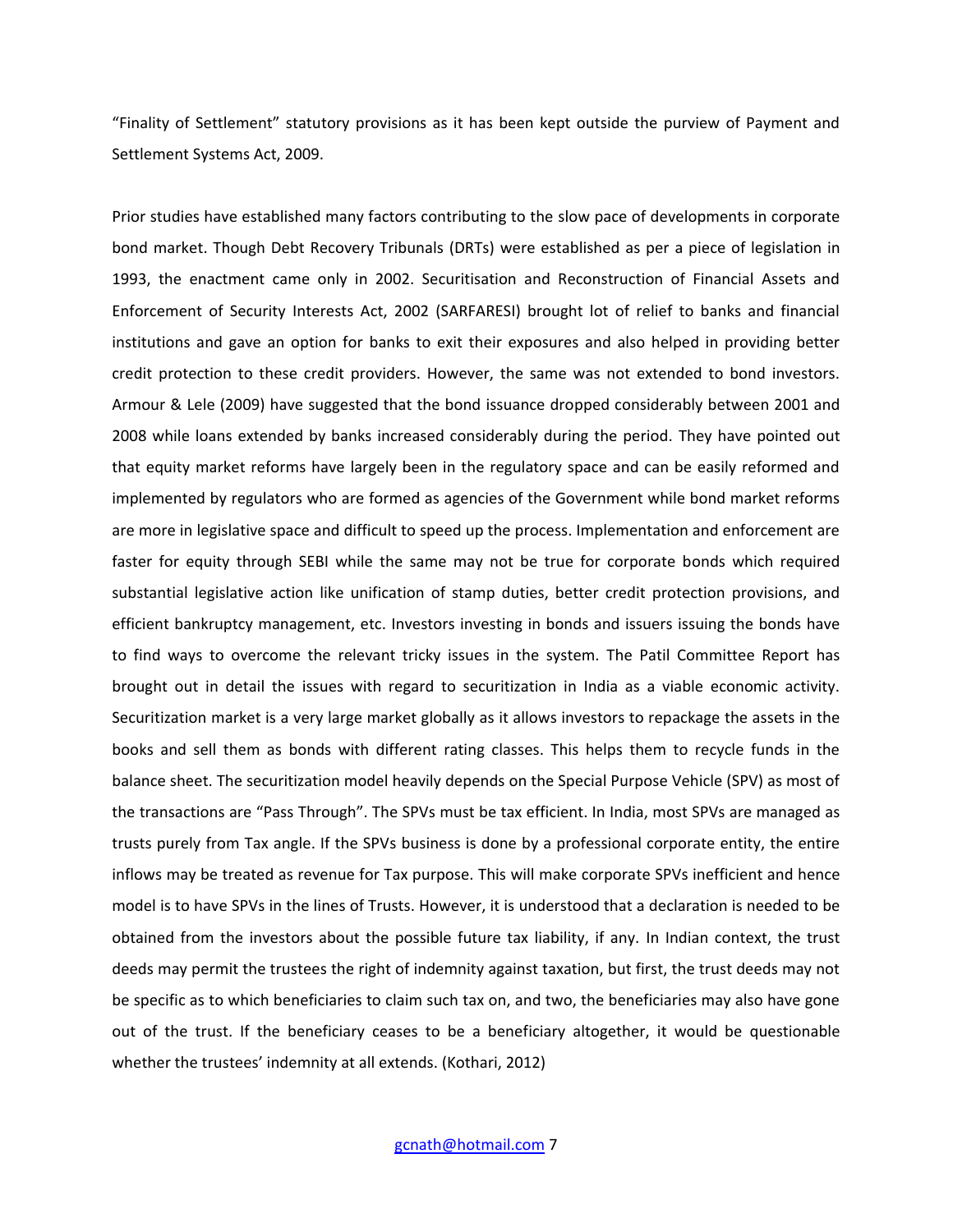It seems, tax officers have served notices and demands on trustees of Securitization vehicles (SPVs) taxing the entire income of such vehicles. This will have serious implications for the market. If the investors in an SPV (like a Mutual Fund) have already distributed the funds among the unit holders, can they be taxed now? This has given some amount of uncertainty to the market which is under considerable stress.

No corporate debt market can be successful without the development of securitized debt. Globally securitized debt forms the major support system of corporate debt market. In 2006, RBI guidelines on the rated and tradable securitization market (commonly called the pass-through certificate or PTC) helped to move the market towards bilateral sales of loans or portfolios (commonly called "direct assignments"). RBI's earlier draft guidelines (2010) on minimum risk retention requirements and minimum holding period requirements both for bilateral assignments and tradable Securitization paper have now become the actual guidelines (May 7, 2012) except some changes pertain to Minimum Holding Period (MHP) requirement and credit enhancement reset. These requirements are not expected to have any major impact on the Securitization or assignment of any underlying asset class, as these are relatively easy to comply with. The biggest impact of the Guidelines is expected to be on Direct Assignment transactions that formed about 75% of the market in FY2012. Under the Guidelines, no credit enhancement is permitted for these transactions. Given the prohibition on credit enhancement, the investing banks will be exposed to the entire credit risk on the assigned portfolio, which most banks may not be comfortable with. Hence the volume of such assignment transactions is expected to be severely affected.

#### 3. **Market Participants**:

There are supply and demand side issues in corporate bond market. The most important supply side issue is dominance of government-owned companies in the market. The debt market in India is dominated by the Government in term of huge issuances. The high level of Government borrowing is crowding out the corporate sector to some extent (Luengnaruemitchai & Ong, 2005). During last few years, Government borrowing in India has been on the rise at an average rate of about 19% during last 6 years or so. The borrowings have increased after the onset of financial crisis and during 2011-12, the percentage growth of borrowing has surpassed earlier years (Table -3).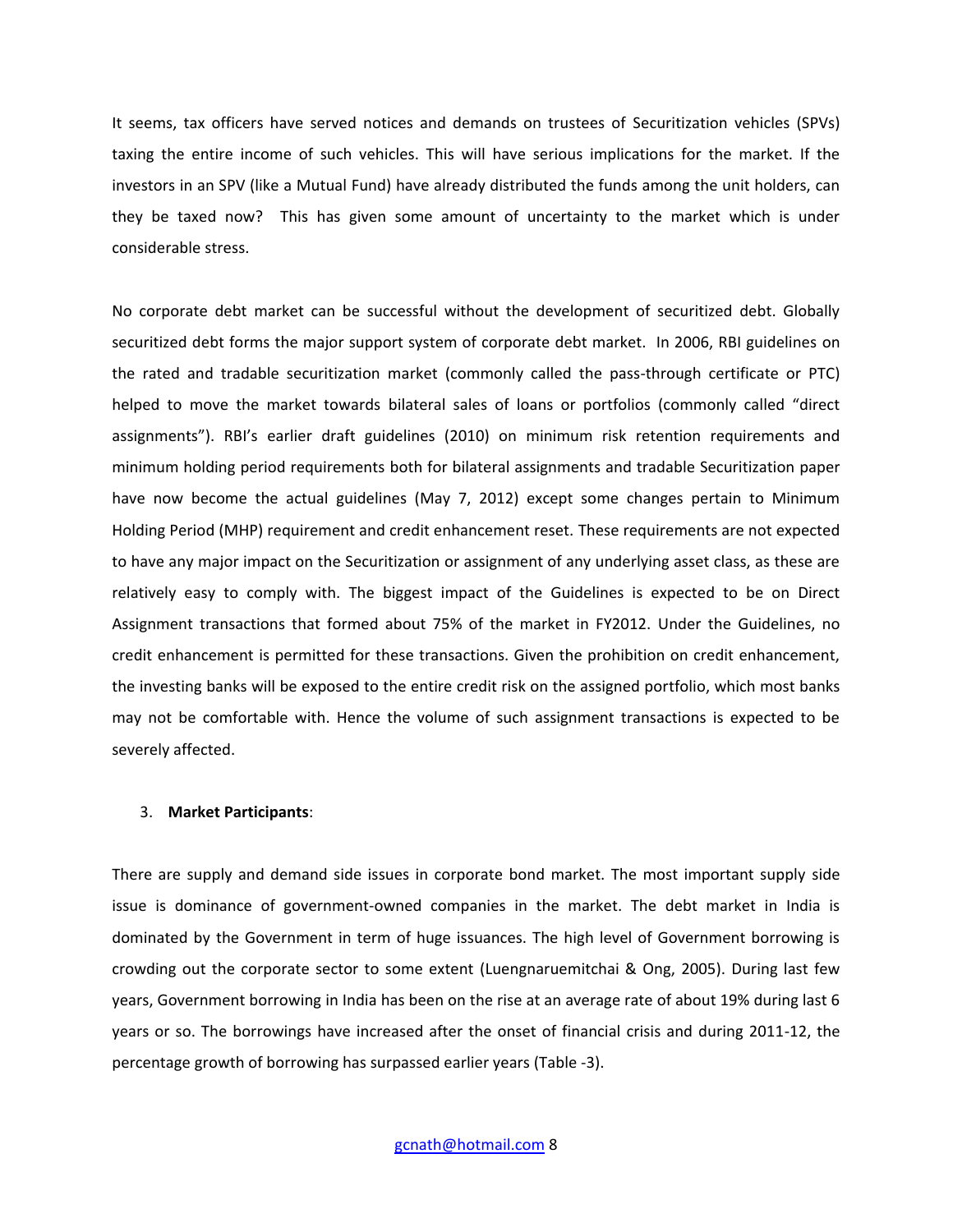| Table - 3: Outstanding Debt of Government |                     |         |                                    |              |            |  |  |  |
|-------------------------------------------|---------------------|---------|------------------------------------|--------------|------------|--|--|--|
|                                           | Amount in Rs. Crore |         |                                    |              |            |  |  |  |
| Year                                      | Gilts               | T-Bills | <b>Total Outstanding Borrowing</b> | Net Increase | Growth (%) |  |  |  |
| (A)                                       | (B)                 | (C)     | $(D=B+C)$                          | (E)          | (F)        |  |  |  |
| Mar-06                                    | 1018621             | 70906   | 1089527                            |              |            |  |  |  |
| Mar-07                                    | 1181604             | 115474  | 1297077                            | 207550       | 19.05      |  |  |  |
| Mar-08                                    | 1434086             | 136140  | 1570226                            | 273149       | 21.06      |  |  |  |
| Mar-09                                    | 1706083             | 150274  | 1856357                            | 286130       | 18.22      |  |  |  |
| Mar-10                                    | 2033452             | 137466  | 2170918                            | 314562       | 16.95      |  |  |  |
| $Mar-11$                                  | 2349966             | 141327  | 2491293                            | 320374       | 14.76      |  |  |  |
| $Mar-12$                                  | 2782985             | 263996  | 3046981                            | 555689       | 22.31      |  |  |  |

#### Source: CCIL

The gross borrowing of the Government through dated securities alone stood at Rs.5,10,000Crores, Cash Management bills accounted for Rs.93,000Crores. 91-day T-Bills accounted for Rs.4,46,803Crores, 182 day T-bills accounted for Rs.93,601crores and 364-day T-bills accounted for Rs.90,409crores in 2011-12. With regard to secondary market, Government securities outright deals settlement stood at Rs.34,88,203crores for 2010-12 while corporate bonds were only about one-sixth of the same at about Rs.591979crores. In terms of liquidity, Government securities market is far ahead of the corporate bonds. This may be due to regulatory provisions for Banks to hold Government securities as per their Statutory Liquidity Ratio (SLR) requirements as well as preference for holding risk free sovereign assets as a part of diversification mechanism and liquidity management as Government securities have a highly liquid repo market. Though repo in corporate bonds is permitted in India for last few years, only 4 trades have been reported on the said market. Investors' preference for holding sovereign assets in India vis-àvis corporate bonds reflects the weak credit risk management structure in India which may be due to some of the weak legal provisions in regard to credit protection and delay in disposal bankruptcy cases.

Most of the issuers of the bonds are typically Public Sector Units – predominantly owned and controlled by Government. These entities find it easier to sell their bonds as they are also perceived as sovereign entities with tacit and perceived guarantee on such borrowings. This provides an immense comfort to the investors with respect to possible bankruptcy that may require higher provisioning. Investing in these entities is a workaround to avoid legal impediments (Khanna & Varottil, 2012).

Major bonds issuances in India are done through private placement route. The private placement route requires little disclosures as the market is confined to qualified institutional investors and cheaper vis-àvis public issuances. The private placement document is generally a brief document that gives brief

## gcnath@hotmail.com 9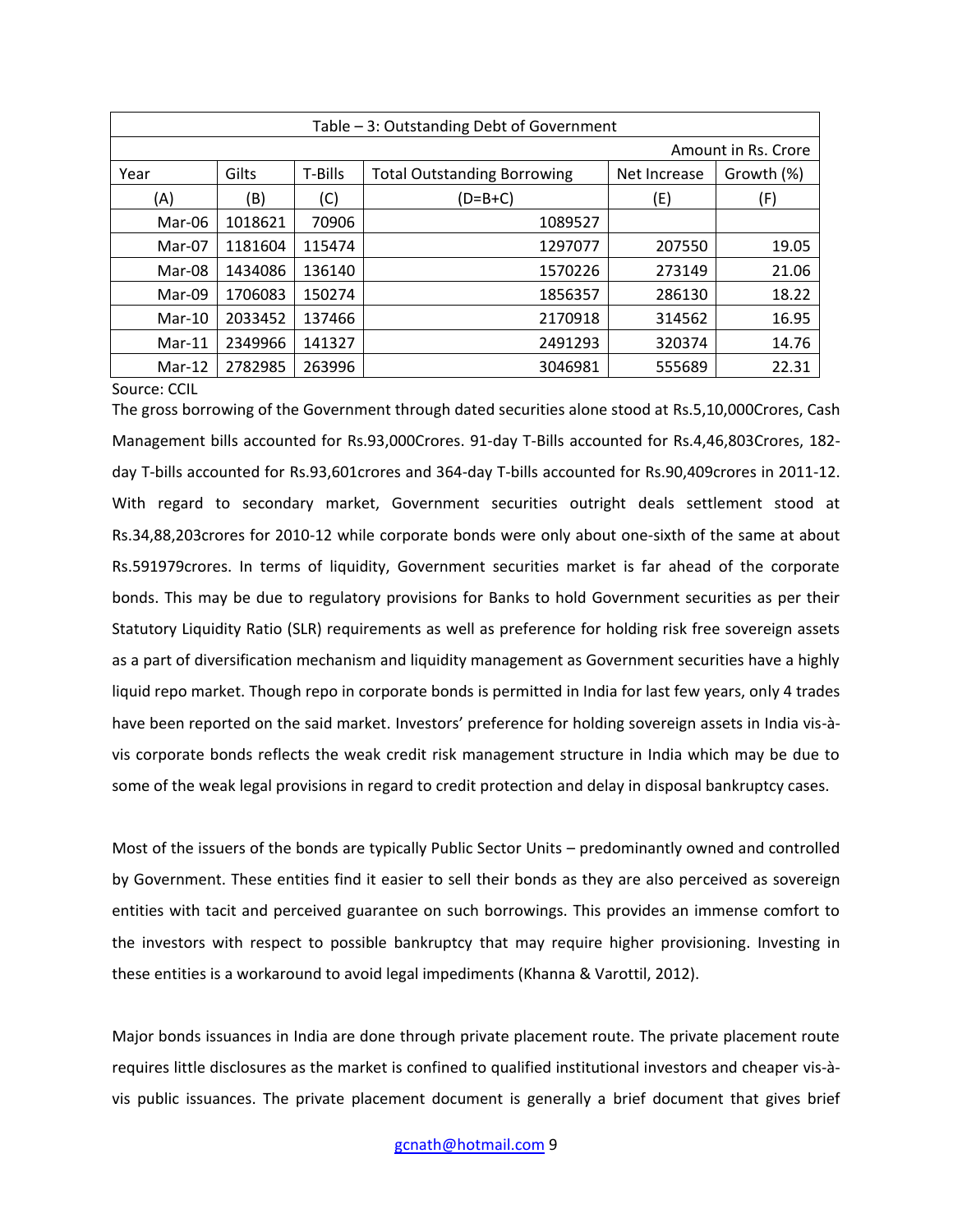details of the issue and the company issuing the bond. As per RBI requirement for Banks investing in the said bonds, investing banks must have the copy of the private placed document along with the bond. After such RBI notification, the private placement documents started to carry more information that is useful to bond investors. Public issue of debt has been tried out in few cases in recent times but the same is less cost effective vis-à-vis private placement. SEBI has, of late, made many investor and issuer friendly changes to public issuance of debt but the same has not been the preferred route as investors are limited to banks and institutions. Unlike a prospectus for public issuances, private placement does not require any statutory disclosure. Since retail investors are absent in this form of the market, private placement has remained the most preferred route for issuers. Since bonds are privately placed with institutional investors, the secondary market liquidity is limited as most of the investors generally hold the bonds till maturity as they have already assumed the risk and the bonds are held in the mark to market category of investment (Held for Trading).

Sound Indian Firms have been trying to raise resources through bonds sell in international markets. These issuances have been done through ECB and FCCB route. The ECB guidelines put restrictions amount to be borrowed, cost of such borrowing, tenure and end-use while FCCB comes under FDI regulations and gives advantages to the issuers. FCCBs allow for convertibility which make is attractive to both issuer and investor. ECB does not allow convertibility. Strong and financially sound companies have raised resources through ECBs while FCCBs have been issued by companies across the spectrum (Babu & Sandhya, 2009). These issuances are also in the nature of private placement but they are not locally issued. A falling market does not augur well for FCCB market as few investors will convert their bonds into equities. In 2011-12, most of the international bond issuances by Indian companies have been done through ECB route. During 2011-12, only 12 companies issued FCCB amounting US\$1.067billion while there were 1060 ECB issues with US\$33.90billion (US\$34.90billion including ECB (Bonds) route (US\$1billion)).

The investors in the corporate bond market are predominantly banks and institutions including FIIs with very little or negligible part played by retail investors. Most of the investors prefer to invest in Sovereign bonds rather than corporate bonds due to the risk factor and legal impediments discussed in this paper. Pension Funds and Insurance companies prefer Government securities as they have to provide safe and guaranteed returns. Further unavailability of risk transfer mechanism in the corporate bond market also works as a deterrent. The secondary market in corporate bonds is fraught with many issues: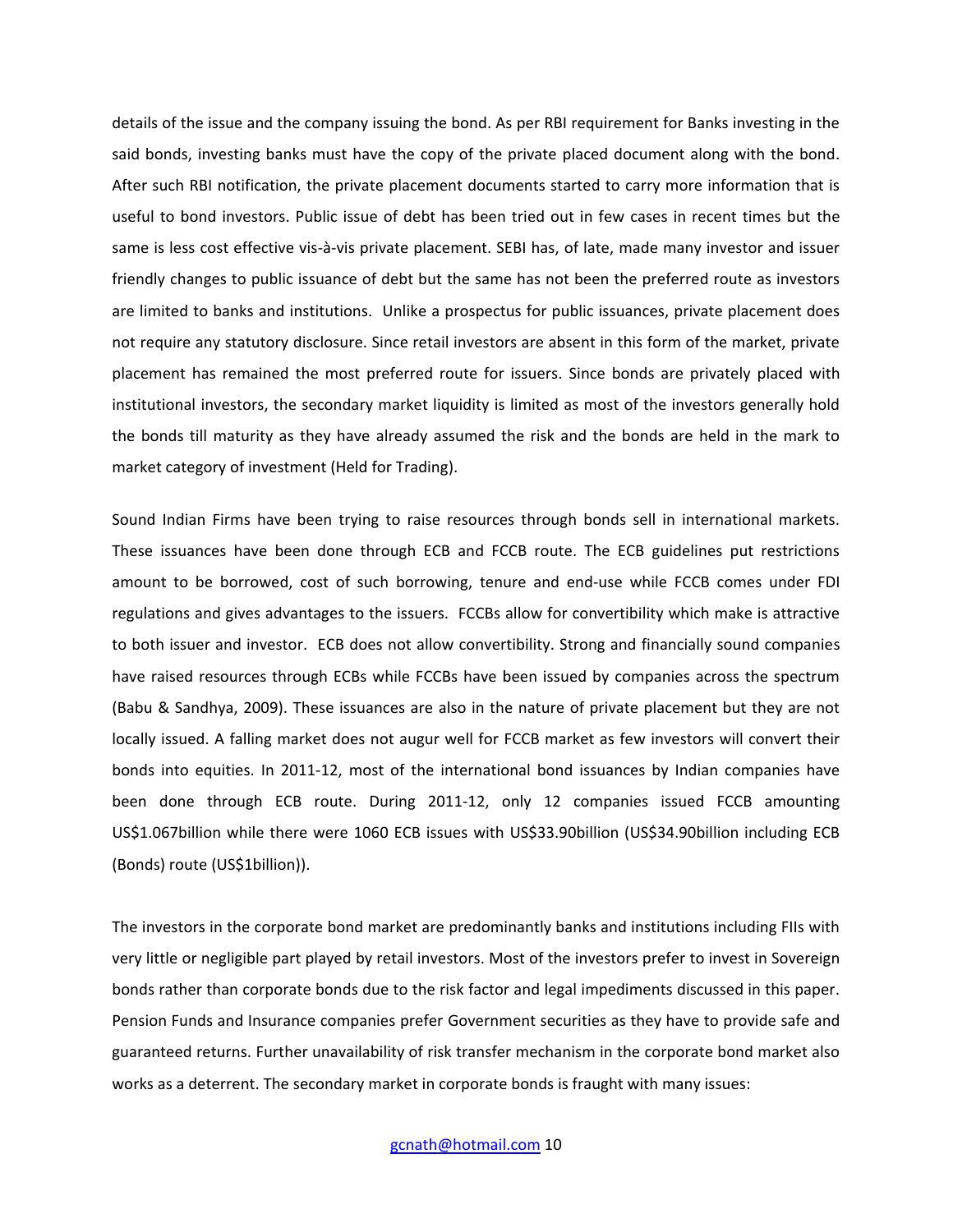- Multiple reporting systems For corporate bonds, investors have to report to Stock Exchange (BSE)/National Stock Exchange (NSE)/ Fixed Income Money Market & Derivatives Association (FIMMDA) reporting platforms. Currently FIMMDA has started F-TRAC which provides reporting facility of CD/CP and corporate bonds. RBI has mandated all Banks and institutions to report all CP/CD deals to F-TRAC system but the same is not true for corporate bonds. This fragmentation creates data mismatch.
- Settlement Till recently, investors have to settle their deals directly among themselves. Now the investors need to settle their deals through a clearing house.
- Information Dissemination Warehousing of information is very important for corporate bond investors. Centralized information regarding issue size and other important details like optionality, etc. should be publicly available. Such information is not easily available making it difficult for investors to source appropriate information.
- Credit Migration History It is necessary for bond investors to have information on credit migration history of a company in a centralized place. Though rating agencies provide such information individually whenever there is a Credit event, but it is difficult to source all information together to effectively price a corporate bond.
- Corporate Bond Yield Curve Unlike sovereign bonds, there is no corporate bond yield curve dissemination and hence id is difficult to price non-traded bonds in the portfolio. FIMMDA announces the credit spread for each rating class and each issuer class which is required to be used by investors. Since no credible study has been undertaken to test those credit spreads, it is difficult to use them effectively for pricing corporate bonds.
- Probability of Default Given the lack of credible data on corporate bonds, it is extremely difficult to find out the probability of default for corporate bonds.

# **4. Challenging Issues:**

The most important issue is the availability of reliable information on bond issuances data. There is a need to standardize information and its publication in public domain in a manner that is useful for investors. The Patil Committee deliberated in detail on such necessity but data standardization is not yet fully achieved. Some interesting analysis of the bond issuance data of 2007-08 brings out lot of relevant issues that questions the very foundation of the corporate bond market in India. During 2007-08, as per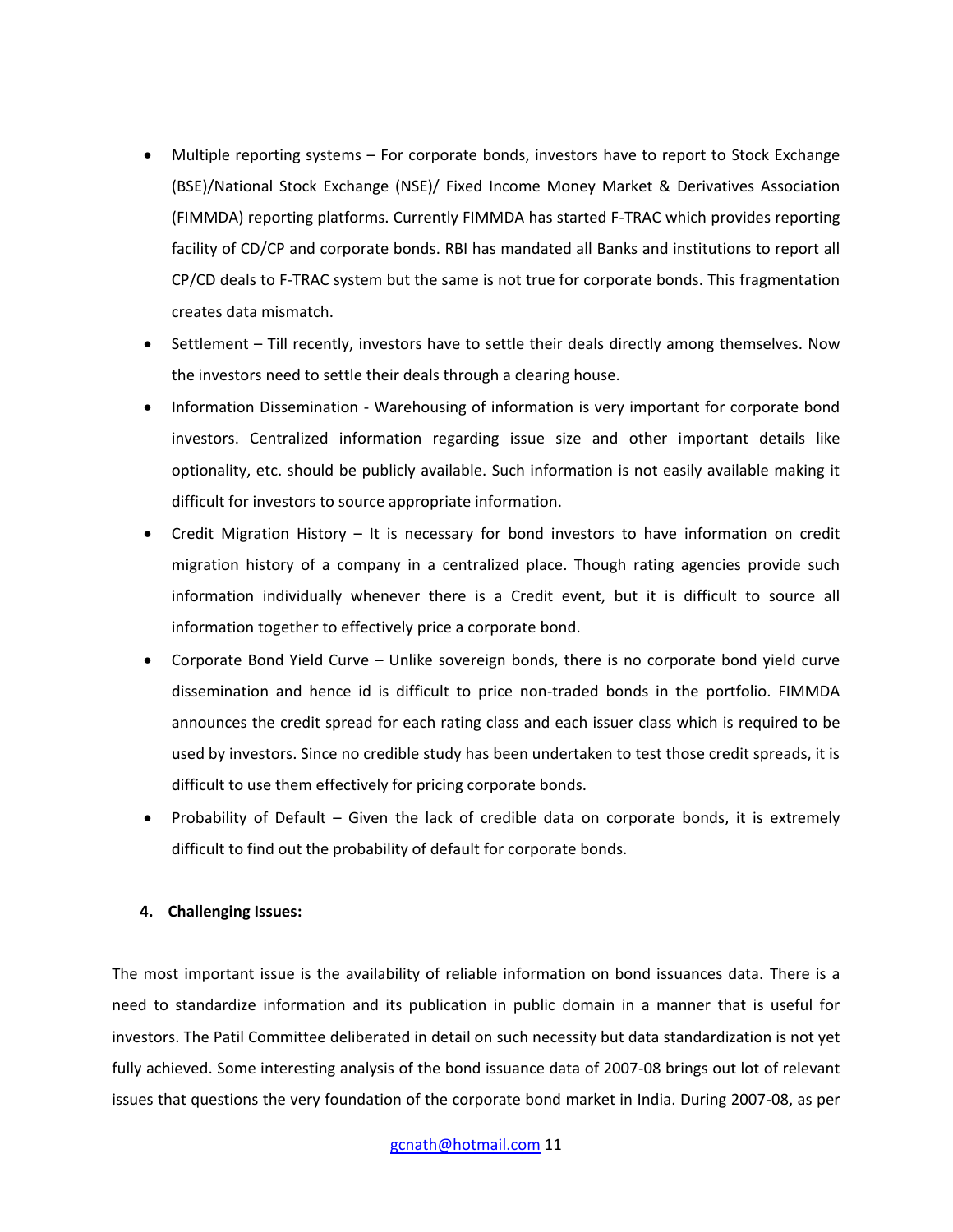the data available with the author, there were 3772 issues by 213 companies and top 10 issuers accounted for 48% of the issue amount. More than 50% of issuances were from NBFCs in terms of the value of issuances (Table  $-4$ ).

| Table – 4 : Group-wise Issuance of Corporate Bonds |                  |  |  |  |
|----------------------------------------------------|------------------|--|--|--|
| Group                                              | Market Share (%) |  |  |  |
| <b>Bank</b>                                        | 8.30%            |  |  |  |
| Corporate                                          | 18.85%           |  |  |  |
| FI                                                 | 11.90%           |  |  |  |
| <b>Housing Finance Co</b>                          | 6.44%            |  |  |  |
| <b>NBFC</b>                                        | 53.13%           |  |  |  |
| <b>PD</b>                                          | 1.37%            |  |  |  |
| Total                                              | 100.00%          |  |  |  |

Source: Author's private calculation

Top 10 issuers were large companies and the largest issuer accounted for 10% of the issuances (value). Top 5 issuers accounted for about 33% of the issues Table  $-$  5). The large issuers have issued multiple bonds/papers during the year. These companies had multiple issues during the year. There were only 18 issues which had more than 100 investors and the rest were having less than 100 investors.

| Table – 5 : Top Issuers' Market Share in Issuance of Corporate Bonds |           |              |               |  |  |  |  |
|----------------------------------------------------------------------|-----------|--------------|---------------|--|--|--|--|
|                                                                      |           |              | Number of     |  |  |  |  |
| Issuer                                                               | Share (%) | Cumulative % | <b>Issues</b> |  |  |  |  |
| Company 1                                                            | 10.09     | 10.09        | 181           |  |  |  |  |
| Company 2                                                            | 8.75      | 18.84        | 193           |  |  |  |  |
| Company 3                                                            | 4.94      | 23.78        | 41            |  |  |  |  |
| Company 4                                                            | 4.64      | 28.42        | 60            |  |  |  |  |
| Company 5                                                            | 4.61      | 33.02        | 164           |  |  |  |  |
| Company 6                                                            | 4.00      | 37.02        | 82            |  |  |  |  |
| Company 7                                                            | 3.74      | 40.77        | 183           |  |  |  |  |
| Company 8                                                            | 2.43      | 43.20        | 13            |  |  |  |  |
| Company 9                                                            | 2.32      | 45.52        | 41            |  |  |  |  |
| Company 10                                                           | 2.10      | 47.62        | 8             |  |  |  |  |
| Total                                                                | 47.62     |              | 966           |  |  |  |  |

Source: Author's private calculation

About 2288 issues (60% of the total issues) with about 34% of value had only *single investors* while more than 99% of the issues with 97% of issuance value had only upto 49 investors as required under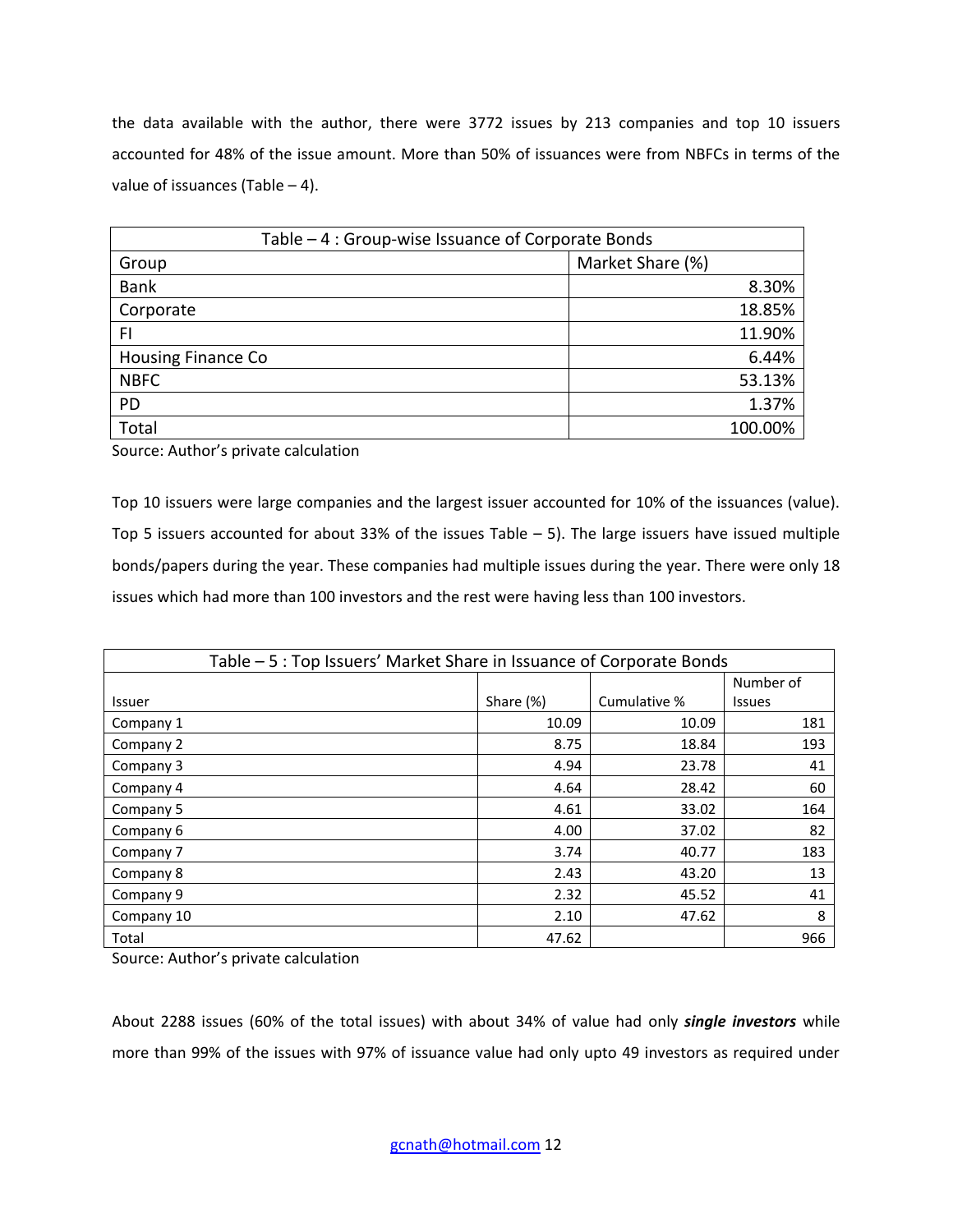the legal provisions for private placement (Table  $-6$ ). So there has been concerted effort to issue the instruments through private placement route than the public issuances.

| Table – 6: Investor Participation in Issuances |                 |                   |  |  |  |
|------------------------------------------------|-----------------|-------------------|--|--|--|
| <b>Investor Category</b>                       | Issue Value (%) | Issue Numbers (%) |  |  |  |
| Single Investor in an Issue                    | 34.07           | 60.66             |  |  |  |
| 2 to 5 investors in an issue                   | 15.81           | 18.77             |  |  |  |
| 6 to 10 investor in an issue                   | 33.28           | 15.83             |  |  |  |
| 11 to 20 investors                             | 5.11            | 2.12              |  |  |  |
| 21 to 49 investors                             | 9.65            | 1.64              |  |  |  |
| More than 50                                   | 2.08            | 0.98              |  |  |  |

Source: Author's private calculation

Issues upto 1 year of maturity accounted for 65% of the total issuance value while 2 to 3 months issues accounted for 27% and long term issues like 5 years and above accounted for about 26% of the issue amount. The 5 year segment was dominated by Banks and infrastructure companies. About 50% of the issues had maturity of 6 months or less (Table  $-7$ ).

| Table - 7 : Maturity profile of Issuances |                  |              |  |  |  |  |
|-------------------------------------------|------------------|--------------|--|--|--|--|
| Category of Maturity                      | Market Share (%) | Cumulative % |  |  |  |  |
| Less than one week                        | 0.34             | 0.34         |  |  |  |  |
| one week to 1 month                       | 13.71            | 14.05        |  |  |  |  |
| 1 month to 2 months                       | 7.40             | 21.45        |  |  |  |  |
| 2 months to 3 months                      | 26.91            | 48.36        |  |  |  |  |
| 3 months to 6 months                      | 1.38             | 49.74        |  |  |  |  |
| 6 months to 1 year                        | 7.09             | 56.83        |  |  |  |  |
| 1 year to 2 years                         | 8.42             | 65.25        |  |  |  |  |
| 2 years to 3 years                        | 3.40             | 68.65        |  |  |  |  |
| 3 years to 5 years                        | 6.80             | 75.45        |  |  |  |  |
| 5 years and above                         | 24.55            | 100.00       |  |  |  |  |

Source: Author's private calculation

The largest issuer company raised 82% of the funds through issuances on daily basis –by one issuance in a day while only 2% have been raised through 4 issues on the day (13% raised through 2 issues in a day and 3% was raised through 3 issues in a day). Average maturity of the instruments issued were only 94 days with average number of issuers per issue is only 2.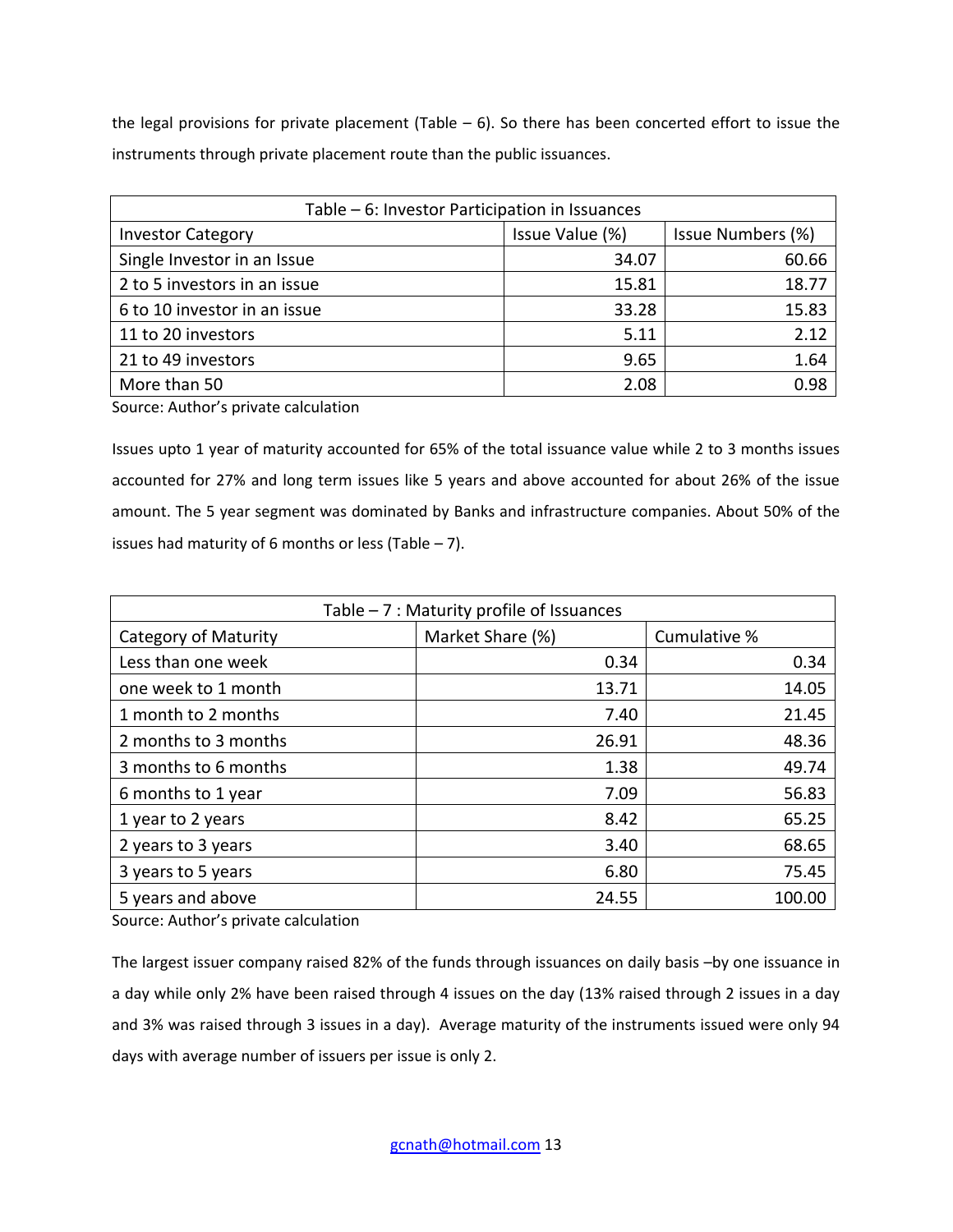If the current market outcome follows the 2007-08 patterns, then we can safely comment that the market has a long way to go if we have to bring liquidity to the market. This type of market will be risky for investors as it misses the most important link – long term nature of the market. The granular data should be available in public domain to make comparative analysis of market maturity so that the bonds can be effectively priced by investor considering the risk involved in the market. Unavailability of information makes this more costly as any investor would expect higher return for the inefficient microstructure risk.

# **5. Market Dynamics:**

**Primary Issuances:** The paper tries to understand the current market dynamics from both primary market issuances and secondary market trading point of views. In the issuance data publicly available, non-standardized names have created more than one record for the same issuer. For example, CHOLAMANDALAM INVESTMENT AND FIN. CO. LTD and CHOLAMANDALAM INVESTMENT AND FIN. CO. LTD (CHOLAMANDALAM DBS FINANCE LTD) are counted as two different issuers while both refer to the same entity. The data was cleaned to group them as single issuer. During 2011-12, 252 companies raised funds through 2363 bond issuances. These companies issued only 18 perpetual bonds with average coupon of 12.15% (Max coupon 12.75% and min coupon 10.75%). Out of 18 perpetual bonds, only 5 were rated "A" while others were rated "AA". All these perpetual bonds had "Call" option at the expiry of 10<sup>th</sup> year subject to the approval of RBI. Financial companies (NBFCs included) accounted for a large chunk of issuers with 69% market share followed by infrastructure companies with 11% market share in number of issuances (Table – 8).

| Table - 8: Group-wise Distribution of Corporate Bonds (2011-12) |                  |                  |  |  |  |
|-----------------------------------------------------------------|------------------|------------------|--|--|--|
| Category/Type                                                   | Number of issues | Market Share (%) |  |  |  |
| <b>AGRO INDUSTRIES</b>                                          | 8                | 0.34             |  |  |  |
| <b>BANKS</b>                                                    | 113              | 4.78             |  |  |  |
| <b>FINANCIAL COMPANIES</b>                                      | 1636             | 69.23            |  |  |  |
| <b>INFRASTRUCTURE</b>                                           | 255              | 10.79            |  |  |  |
| <b>MANUFACTURING</b>                                            | 205              | 8.68             |  |  |  |
| <b>SERVICES</b>                                                 | 117              | 1.23             |  |  |  |
| <b>OTHERS</b>                                                   | 29               | 4.95             |  |  |  |
| Total                                                           | 2363             | 100.00           |  |  |  |

Source: NSDL, Author's private computation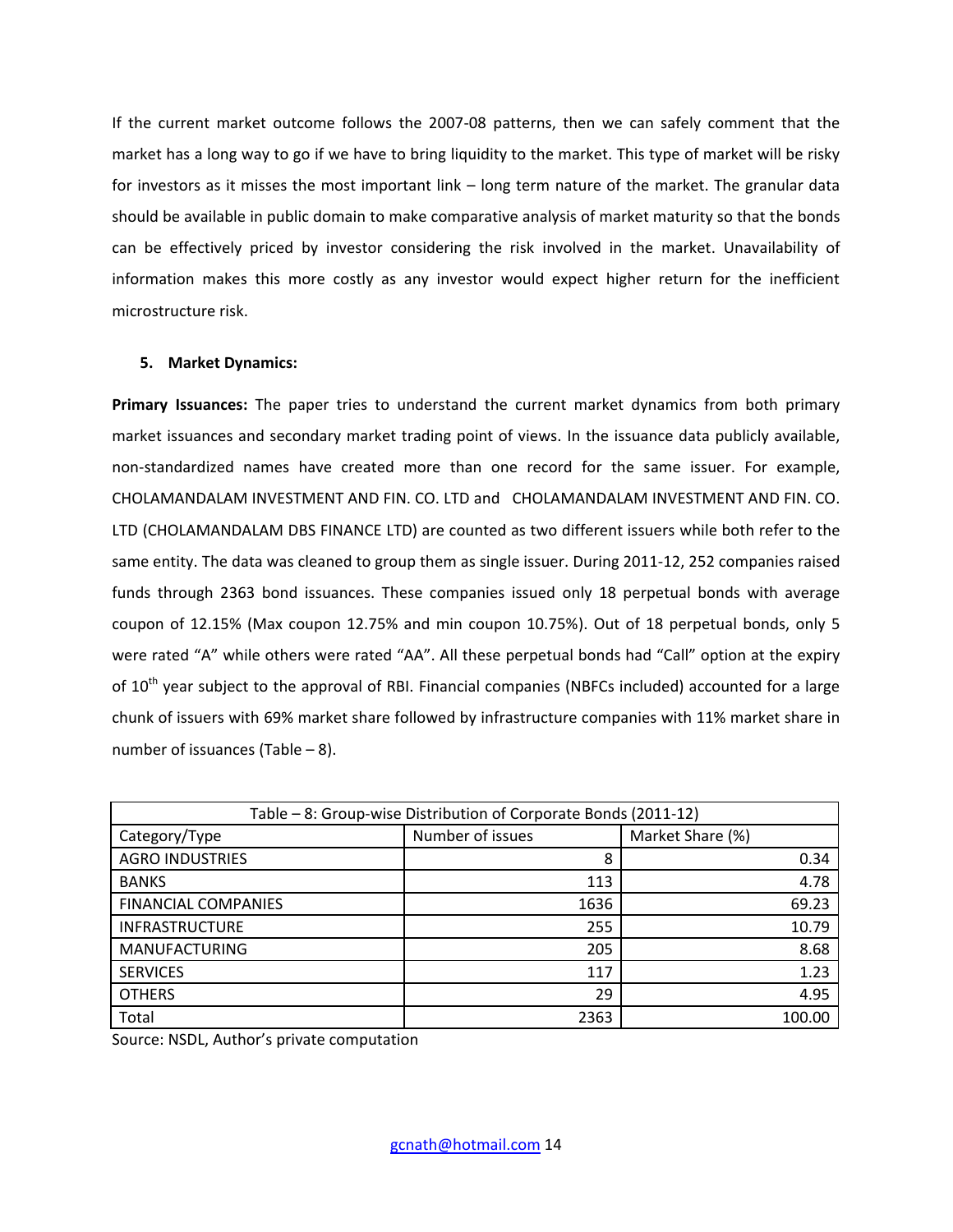The issuance statistics shows that most of the issuances are upto 3 years of maturity (61%). The minimum maturity is 0.01 years and maximum is for 20 years with average issuance maturity of 4.14 years. Bonds in 10 years maturity bucket accounted for about 9% (Table -9). Issuers preferred to issue Coupon bearing bonds (79% of bonds) though there were 488 zero coupon bonds (21% of bonds).

|                                | Table -9 : Issuance of Bonds in terms of Maturity Bucket |               |                    |           |                      |  |  |  |  |  |
|--------------------------------|----------------------------------------------------------|---------------|--------------------|-----------|----------------------|--|--|--|--|--|
|                                |                                                          | <b>COUPON</b> | <b>ZERO COUPON</b> |           |                      |  |  |  |  |  |
| <b>Maturity Bucket (Years)</b> | <b>Issues</b>                                            | <b>BONDS</b>  | <b>BONDS</b>       | Share (%) | Cumulative share (%) |  |  |  |  |  |
| 1                              | 100                                                      | 77            | 23                 | 4.23      | 4.23                 |  |  |  |  |  |
| 2                              | 746                                                      | 427           | 319                | 31.57     | 35.80                |  |  |  |  |  |
| 3                              | 603                                                      | 490           | 113                | 25.52     | 61.32                |  |  |  |  |  |
| 4                              | 236                                                      | 229           | 7                  | 9.99      | 71.31                |  |  |  |  |  |
| 5                              | 200                                                      | 191           | 9                  | 8.46      | 79.77                |  |  |  |  |  |
| 6                              | 63                                                       | 62            | 1                  | 2.67      | 82.44                |  |  |  |  |  |
| 7                              | 55                                                       | 54            | 1                  | 2.33      | 84.77                |  |  |  |  |  |
| 8                              | 19                                                       | 18            | 1                  | 0.80      | 85.57                |  |  |  |  |  |
| 9                              | 12                                                       | 9             | 3                  | 0.51      | 86.08                |  |  |  |  |  |
| 10                             | 205                                                      | 202           | 3                  | 8.68      | 94.75                |  |  |  |  |  |
| 15                             | 94                                                       | 89            | 5                  | 3.98      | 98.73                |  |  |  |  |  |
| 20                             | 30                                                       | 27            | 3                  | 1.27      | 100.00               |  |  |  |  |  |
|                                | 2363                                                     | 1875          | 488                | 100.00    |                      |  |  |  |  |  |

Source: NSDL, Author's private computation

The issuance structure in terms in terms of number of issuances has remained more or less like 2007-08. The largest issuer had 5.6% of the total issues while Top 10 issuers were Finance companies with 35% of the issues. With regard to the Rating structure of the issues, the investment grade securities were dominant in the market and higher grade A-class securities (A, AA and AAA) accounted for 84% of the number of issuances. However, there was no information available on about 15% of the issuances with regard to their Rating class (this was after using the Trading data to extract Rating information which was missing in issuers data and vice versa). Below investment grade securities have little demand and preference. This may be so as we have concentrated on a particular year with high interest rate regime due to many domestic and international factors – European sovereign debt crisis, unstable equity markets, persistent domestic liquidity problems, dominance of high level of domestic sovereign borrowings, absence of a liquid risk transfer market like Credit Default Swap market, etc. From the information, we could make out that some of these issues were rated by Rating Agencies (as their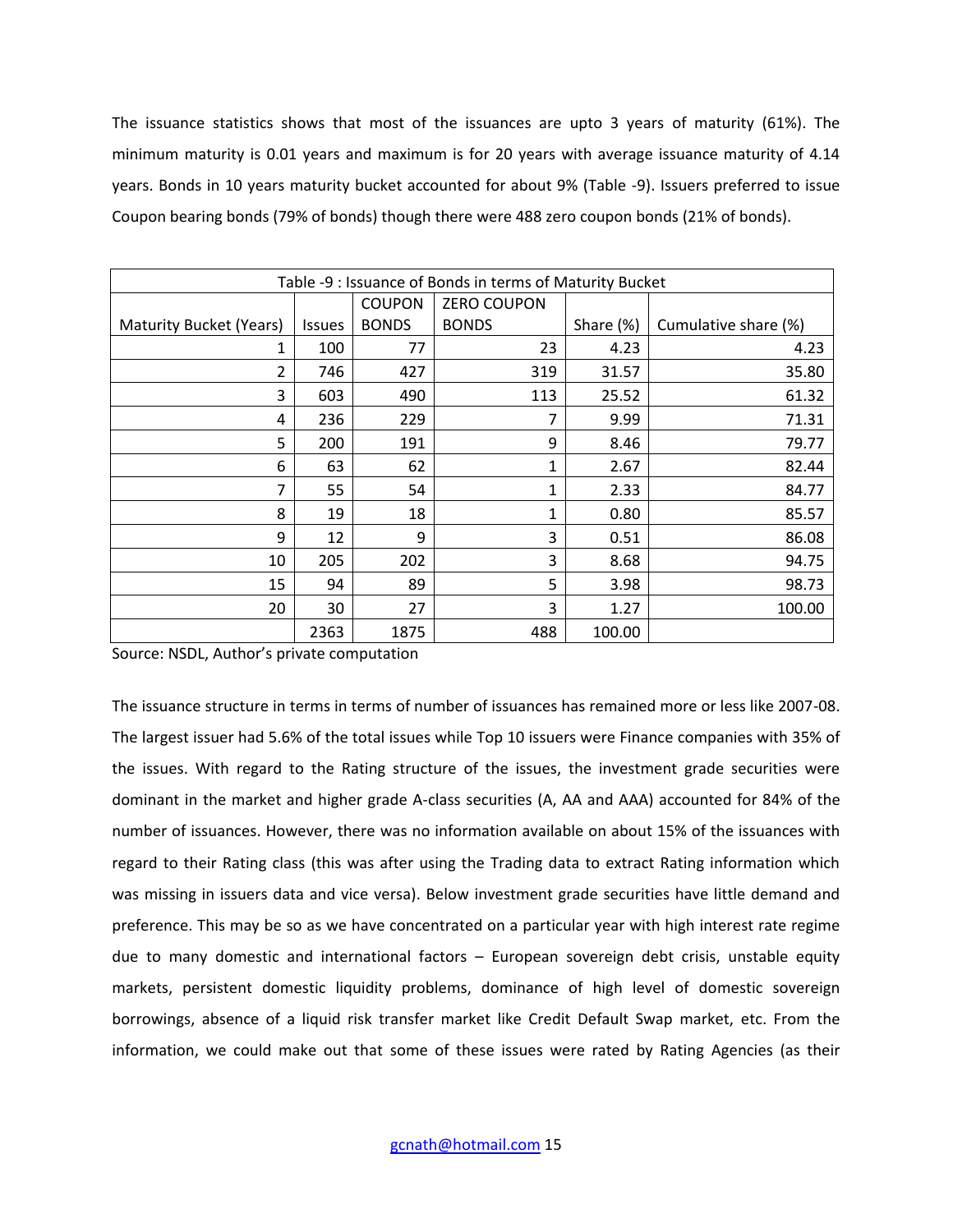names have been given in the data) but the Rating of the issue is not provided in the data released in public domain. Only 8 issues were unrated issues in the data (Table – 10).

| Table - 10: Issuance in terms of Rating Class |              |           |                      |  |  |  |  |
|-----------------------------------------------|--------------|-----------|----------------------|--|--|--|--|
| Instrument                                    | Rating       | Share (%) | Cumulative Share (%) |  |  |  |  |
| AAA                                           | 612          | 25.90     | 25.90                |  |  |  |  |
| AA                                            | 1240         | 52.48     | 78.37                |  |  |  |  |
| Α                                             | 132          | 5.59      | 83.96                |  |  |  |  |
| <b>BBB</b>                                    | 15           | 0.63      | 84.60                |  |  |  |  |
| BB                                            | 7            | 0.30      | 84.89                |  |  |  |  |
| $\mathsf{C}$                                  | 1            | 0.04      | 84.93                |  |  |  |  |
| <b>NA</b>                                     | 344          | 14.56     | 99.49                |  |  |  |  |
| <b>UR</b>                                     | 8            | 0.34      | 99.83                |  |  |  |  |
| P1                                            | 3            | 0.13      | 99.96                |  |  |  |  |
| P <sub>2</sub>                                | $\mathbf{1}$ | 0.04      | 100.00               |  |  |  |  |
| Total                                         | 2363         | 100       |                      |  |  |  |  |

Source: NSDL, Author's private computation

The issuance concentrated in straight bonds (coupon and zero coupon bonds) though only 461 bonds had floating rate structure and bonds were linked to the performance of stock indices like NSE NIFTY or a particular underlying stock and 12 bonds were linked to Gold returns and 1 each were linked to Silver returns and NSE MIBOR (Mumbai Interbank Offer Rate). Only 2 bonds had convertible structure with 14 bonds did not have information about their coupon. Out of 2363 issuances, only 488 bonds were zero coupon bonds. Major issuers were comfortable with bonds without put call options (1918 issues) while only 445 issues has embedded options out of which a majority had Call options giving benefit to the issuers to call the bond if the interest rate moves in favour of them. There are some complex structure bonds issued during the year. Example of one of such complex structures is as follows:

 If the Company achieve projected income & net profit during financial year 2010-11 & 2011-12, entire debentures be redeem by company by issuing fully paid equity shares of Rs.10 each (including premium) by 31st October,2012. In case shortfall in achievement is more than 33.33%, entire subscription amount be repaid by company in 4 equal installment, due for payment by 31/10/2012,31/01/2013,30/04/2013 & 31/07/2013 at a price including subscription amount & redemption premium @20% p.a. compounded annually from the date of disbursement to date of subscription. In case shortfall in achievement is less than or upto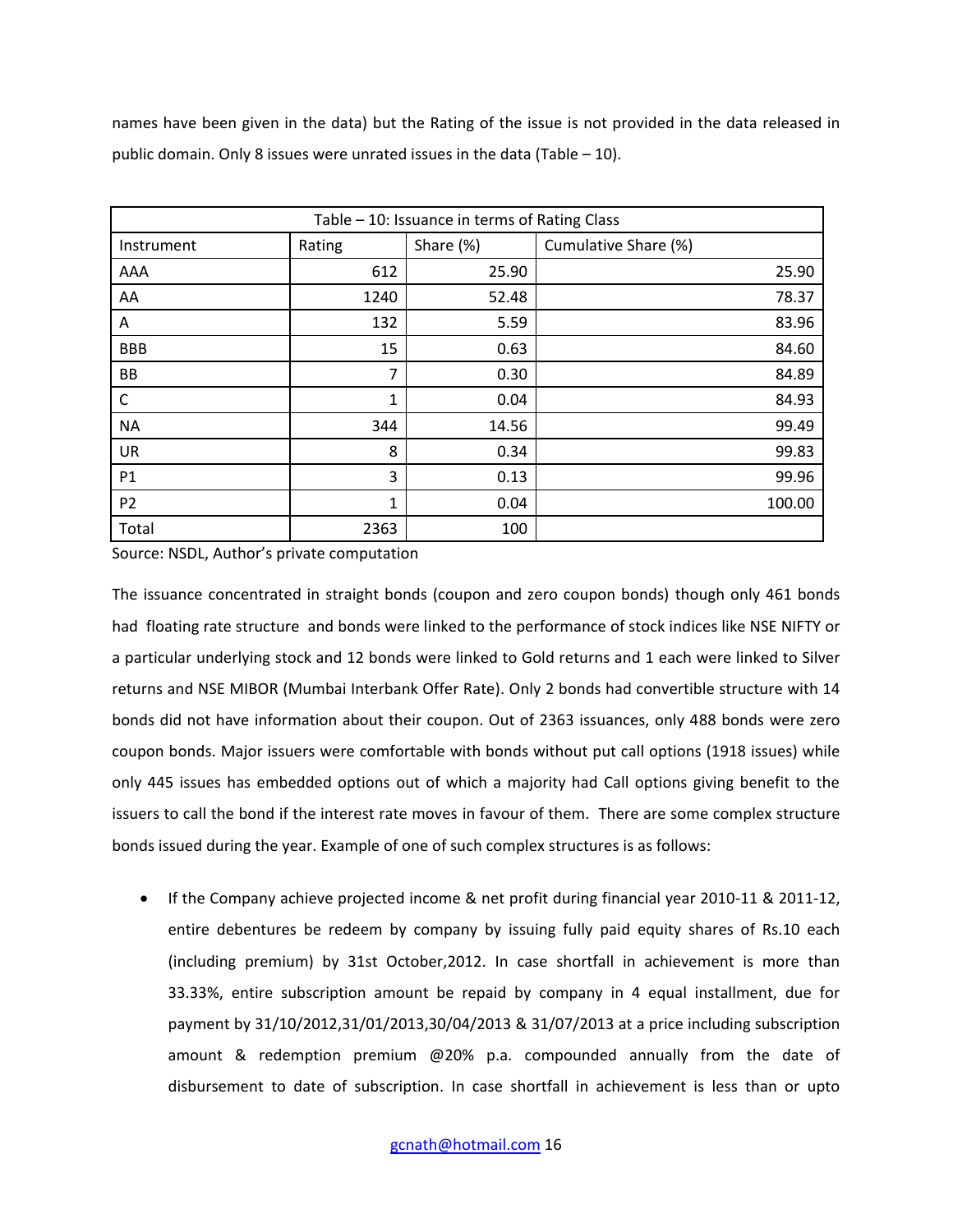33.33%, subscription amount would be redeem proportionate to shortfall in 4 equal installments, due for payment by 31/10/2012, 31/01/2013,30/04/2013 & 31/07/2013 at a price including subscription amount & redemption premium @20% p.a. and balance subscription amount is converted into fully paid equity shares of Rs.10 each at a price including appropriate premium by 31/10/2012.

During 2011-12, there were 1463 bond issuances for which coupon/implied yield could be extracted from the data in order to study behavior of cost of funding for various groups of issuers. Two records were dropped from the dataset as its coupon was stated to be 0.01% and 0.001% finally making the dataset to be 1461. The bond issuers were classified into various groups according to their business activity. It was found that Banks issued bonds with at the lowest average yield of 9.92% with an average maturity of 7.39 years while Services companies (mainly PSU units like Electricity Boards, etc.) could raise funds at cheaper rates at 10.07% and while infrastructure companies issued bonds with an average coupon of 13.03% with maturity of 4.09years. Surprisingly, infrastructure companies issued bonds with lesser maturity as against manufacturing companies and banks. This may be due to the fact most of the housing / building construction companies have raised funds during the year and due to the depressed market conditions prevailing in the market, these companies were perceived as more risky. Banks were considered the safest investment class by the investors in terms of the Relative Risk Indicator (Table-11).

| Table – 11: Maturity and Coupon profile of Issuances |               |                                 |                          |                          |  |  |
|------------------------------------------------------|---------------|---------------------------------|--------------------------|--------------------------|--|--|
| <b>Type</b>                                          | <b>Issues</b> | <b>Average Maturity (Years)</b> | Average Yield/Coupon (%) | Relative Risk Indicator* |  |  |
| <b>AGRO</b>                                          | 7             | 4.13                            | 12.50%                   | 3.03                     |  |  |
| <b>BANK</b>                                          | 111           | 7.39                            | 9.92%                    | 1.34                     |  |  |
| <b>FIN</b>                                           | 792           | 3.73                            | 10.91%                   | 2.93                     |  |  |
| <b>INFRA</b>                                         | 224           | 4.09                            | 13.03%                   | 3.19                     |  |  |
| <b>MFG</b>                                           | 199           | 6.05                            | 10.92%                   | 1.81                     |  |  |
| <b>OTH</b>                                           | 28            | 4.51                            | 11.60%                   | 2.57                     |  |  |
| <b>SERVICES</b>                                      | 100           | 5.52                            | 10.07%                   | 1.82                     |  |  |
| Total                                                | 1461          | 5.06                            | 11.28%                   | 2.23                     |  |  |

Source: NSDL, Author's private computation

\*Relative Risk Indicator = Coupon Rate\*100/Maturity

A granular analysis of the data shows that there is substantial difference in yields between bonds of various rating grades. The difference between yield of AAA and AA bonds in infrastructure companies and Banks were comparatively lower vis-à-vis other group of issuers. (Table -12)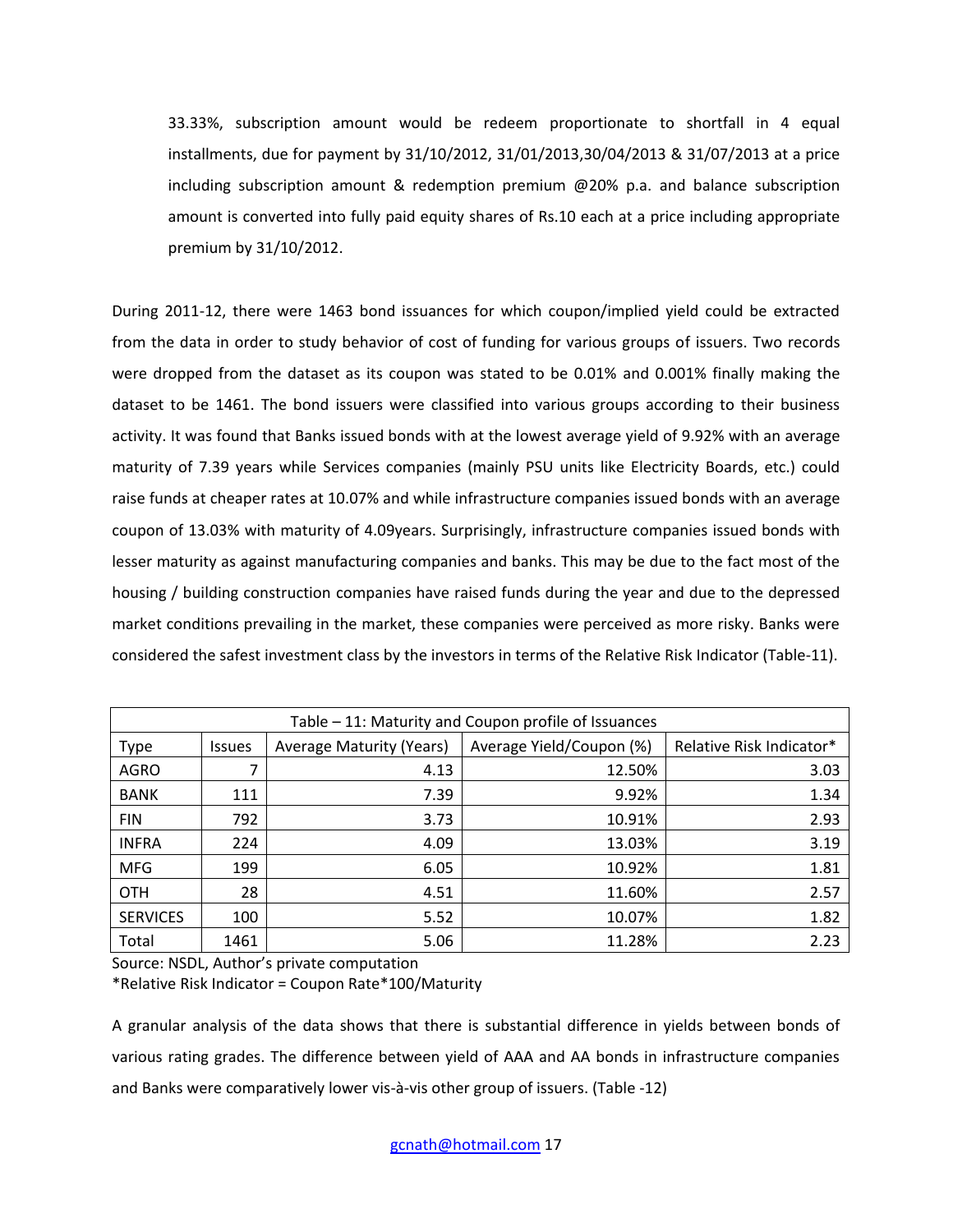|                | Table - 12: Descriptive Statistics of Maturity and Coupon profile of Issuances across Issuer Groups |                             |                              |                                     |                                      |                     |                              |                     |                              |  |  |
|----------------|-----------------------------------------------------------------------------------------------------|-----------------------------|------------------------------|-------------------------------------|--------------------------------------|---------------------|------------------------------|---------------------|------------------------------|--|--|
|                | Panel: AGRO COMPANIES                                                                               |                             |                              |                                     |                                      |                     |                              |                     |                              |  |  |
| Rating         | <b>Issues</b>                                                                                       | Average<br>Maturity (Years) | Average<br>Yield /<br>Coupon | Standard<br>Deviation -<br>Maturity | Standard<br>Deviation -<br>Rate      | Maximum<br>Maturity | Maximum<br>Yield /<br>Coupon | Minimum<br>Maturity | Minimum<br>Yield /<br>Coupon |  |  |
| Α              | 4                                                                                                   | 4.25                        | 13.00%                       | 0.65                                | 0.00%                                | 5.01                | 13.00%                       | 3.50                | 13.00%                       |  |  |
| <b>NA</b>      | 3                                                                                                   | 4.00                        | 12.00%                       | 1.00                                | 0.00%                                | 5.00                | 12.00%                       | 3.00                | 12.00%                       |  |  |
|                | Panel: BANKING COMPANIES                                                                            |                             |                              |                                     |                                      |                     |                              |                     |                              |  |  |
| AAA            | 93                                                                                                  | 4.39                        | 9.42%                        | 2.71                                | 0.18%                                | 15.01               | 9.75%                        | 3.00                | 9.00%                        |  |  |
| AA             | 13                                                                                                  | 10.39                       | 9.66%                        | 1.39                                | 0.44%                                | 15.01               | 10.50%                       | 10.00               | 9.20%                        |  |  |
| А              | $\overline{2}$                                                                                      | 8.01                        | 11.40%                       | 2.83                                | 0.00%                                | 10.01               | 11.40%                       | 6.01                | 11.40%                       |  |  |
| <b>NA</b>      | 3                                                                                                   | 6.78                        | 9.22%                        | 3.08                                | 0.45%                                | 10.34               | 9.73%                        | 5.01                | 8.90%                        |  |  |
| AAA            | 135                                                                                                 | 5.12                        | 9.96%                        | 3.49                                | PANEL : FINANCIAL COMPANIES<br>0.67% | 15.01               | 12.00%                       | 0.85                | 7.51%                        |  |  |
| AA             | 542                                                                                                 | 3.92                        | 10.67%                       | 3.11                                | 0.81%                                | 15.02               | 13.25%                       | 0.01                | 4.65%                        |  |  |
| А              | 40                                                                                                  | 4.90                        | 11.65%                       | 3.81                                | 1.16%                                | 12.01               | 13.70%                       | 0.25                | 9.10%                        |  |  |
| <b>BBB</b>     | 10                                                                                                  | 4.66                        | 12.60%                       | 3.45                                | 1.86%                                | 10.01               | 14.40%                       | 2.00                | 8.89%                        |  |  |
| BB             | 3                                                                                                   | 4.53                        | 12.08%                       | 2.75                                | 2.27%                                | 7.00                | 14.50%                       | 1.57                | 10.00%                       |  |  |
| ΝA             | 58                                                                                                  | 4.77                        | 10.08%                       | 2.82                                | 1.64%                                | 10.01               | 12.75%                       | 1.00                | 2.00%                        |  |  |
| P1             | 3                                                                                                   | 0.93                        | 10.54%                       | 0.07                                | 0.07%                                | 1.00                | 10.62%                       | 0.85                | 10.50%                       |  |  |
| P <sub>2</sub> | $\mathbf{1}$                                                                                        | 1.00                        | 9.70%                        |                                     |                                      | 1.00                | 9.70%                        | 1.00                | 9.70%                        |  |  |
|                |                                                                                                     |                             |                              |                                     | PANEL : INFRASTRUCTURE COMPANIES     |                     |                              |                     |                              |  |  |
| AAA            | 102                                                                                                 | 4.32                        | 9.68%                        | 3.27                                | 0.29%                                | 15.01               | 11.00%                       | 1.01                | 8.70%                        |  |  |
| AA             | 35                                                                                                  | 7.75                        | 9.86%                        | 4.27                                | 1.36%                                | 17.01               | 12.75%                       | 1.25                | 7.51%                        |  |  |
| A              | 28                                                                                                  | 4.59                        | 11.96%                       | 0.91                                | 2.07%                                | 6.01                | 15.50%                       | 3.00                | 5.60%                        |  |  |
| <b>BBB</b>     | 3                                                                                                   | 1.43                        | 14.83%                       | 1.14                                | 2.02%                                | 2.17                | 16.00%                       | 0.11                | 12.50%                       |  |  |
| BB             | 3                                                                                                   | 3.50                        | 16.67%                       | 0.87                                | 1.53%                                | 4.51                | 18.00%                       | 3.00                | 15.00%                       |  |  |
| UR             | $\mathbf{1}$                                                                                        | 2.99                        | 12.50%                       |                                     |                                      | 2.99                | 12.50%                       | 2.99                | 12.50%                       |  |  |
| ΝA             | 52                                                                                                  | 4.05                        | 15.70%                       | 3.32                                | 3.49%                                | 15.01               | 25.17%                       | 1.01                | 10.00%                       |  |  |
|                |                                                                                                     |                             |                              |                                     | PANEL : MANUFACTURING COMPANIES      |                     |                              |                     |                              |  |  |
| AAA            | 123                                                                                                 | 11.71                       | 9.42%                        | 4.27                                | 0.21%                                | 20.01               | 10.09%                       | 4.00                | 9.00%                        |  |  |
| AA             | 29                                                                                                  | 4.76                        | 10.56%                       | 3.34                                | 0.90%                                | 15.01               | 11.80%                       | 0.99                | 8.00%                        |  |  |
| А              | 22                                                                                                  | 5.44                        | 12.45%                       | 2.21                                | 0.80%                                | 10.01               | 14.56%                       | 0.99                | 11.00%                       |  |  |
| <b>BBB</b>     | $\mathbf{1}$                                                                                        | 5.01                        | 10.75%                       |                                     |                                      | 5.01                | 10.75%                       | 5.01                | 10.75%                       |  |  |
| ΝA             | 24                                                                                                  | 3.35                        | 11.43%                       | 2.95                                | 2.80%                                | 15.01               | 16.65%                       | 0.25                | 5.00%                        |  |  |
|                |                                                                                                     |                             |                              |                                     | PANEL : SERVICES COMPANIES           |                     |                              |                     |                              |  |  |
| AAA            | 42                                                                                                  | 7.07                        | 8.44%                        | 5.14                                | 1.69%                                | 20.01               | 11.00%                       | 1.01                | 6.00%                        |  |  |
| AA             | 18                                                                                                  | 4.28                        | 11.26%                       | 1.71                                | 0.58%                                | 7.01                | 12.00%                       | 1.00                | 9.90%                        |  |  |
| A              | 19                                                                                                  | 5.50                        | 11.41%                       | 3.87                                | 2.04%                                | 15.01               | 13.40%                       | 0.50                | 5.00%                        |  |  |
| ΝA             | 21                                                                                                  | 5.21                        | 9.14%                        | 3.86                                | 3.38%                                | 15.01               | 18.00%                       | 1.08                | 6.00%                        |  |  |
|                |                                                                                                     |                             |                              |                                     | PANEL : OTHER DIVERSIFIED COMPANIES  |                     |                              |                     |                              |  |  |
| AAA            | 10                                                                                                  | 4.00                        | 9.88%                        | 1.06                                | 0.22%                                | 5.01                | 10.25%                       | 3.00                | 9.60%                        |  |  |
| AA             | $\mathbf{1}$                                                                                        | 10.00                       | 11.50%                       |                                     |                                      | 10.00               | 11.50%                       | 10.00               | 11.50%                       |  |  |
| Α              | 3                                                                                                   | 1.00                        | 12.50%                       | 0.00                                | 2.00%                                | 1.00                | 14.50%                       | 1.00                | 10.50%                       |  |  |
| NA             | 14                                                                                                  | 3.06                        | 12.54%                       | 1.41                                | 4.97%                                | 6.00                | 20.00%                       | 1.00                | 6.50%                        |  |  |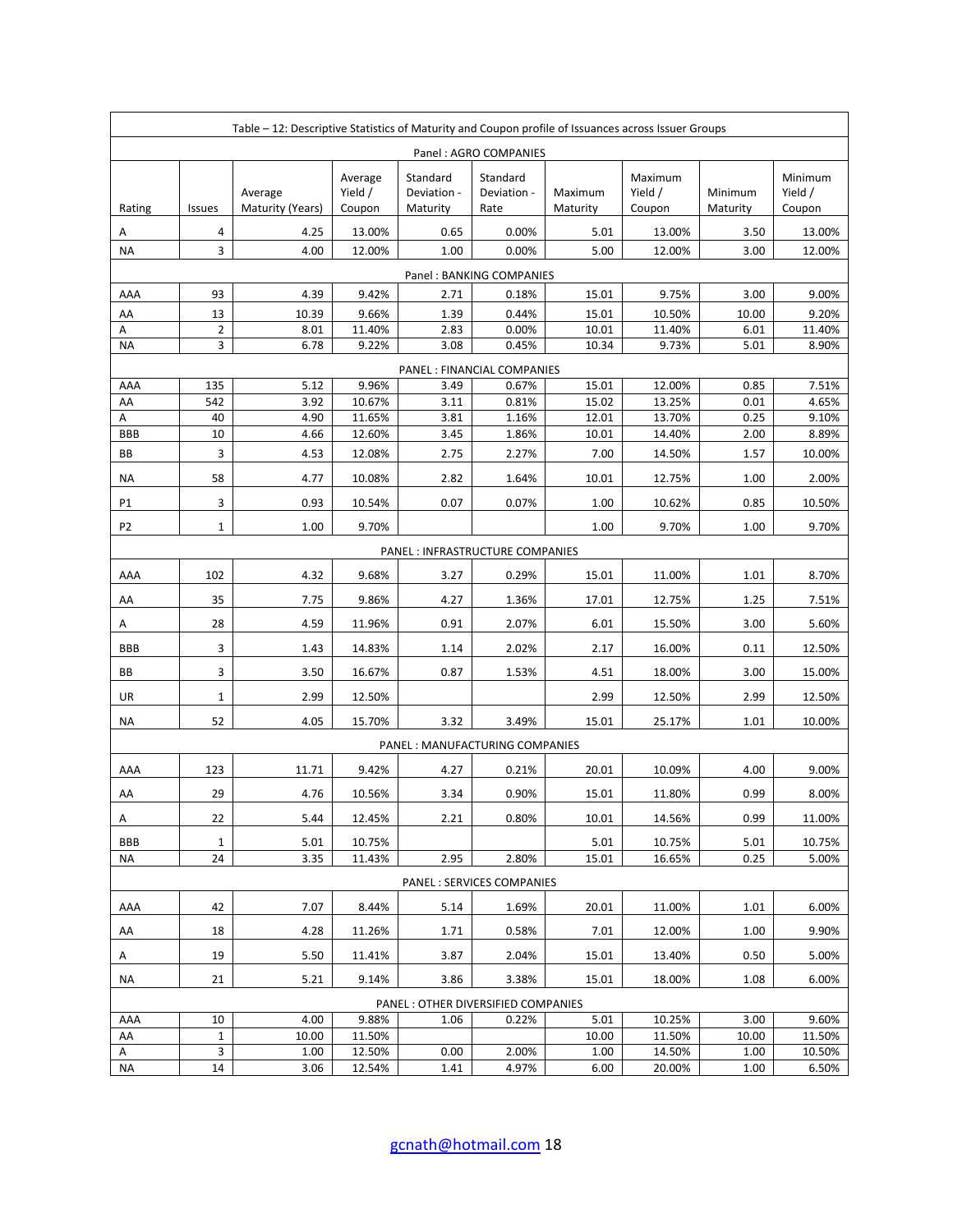Rating is an important parameter for corporate bond risk premia. Higher rated bonds typically warrant lower coupon than low rated bonds. We have taken bonds for which rating information were available (1286 bonds) and tried to find out the structure of risk premia for each rating class. We found that bond investors determine price of bonds on the basis of rating information. It is also observed that market is obsessed with AAA and AA rated bonds as an investment class and hence the coupon is significantly lower as investors consider it safer investments. Other rating categories have reasonable risk premia (Table – 13).

|                      | Table – 13: Bond Issuances - Rating Class and Coupon (sample - 1285 bonds) – 2011-12 |                     |                             |                                           |                                     |                          |                                 |  |  |  |  |  |
|----------------------|--------------------------------------------------------------------------------------|---------------------|-----------------------------|-------------------------------------------|-------------------------------------|--------------------------|---------------------------------|--|--|--|--|--|
| Credit<br>Ratin<br>g | <b>Issues</b>                                                                        | Maturity<br>(Years) | Coupon<br>/ Yield<br>$(\%)$ | Gilts<br>Comparable<br>Maturity<br>(Year) | Yield of<br>Comparable<br>Gilts (%) | Risk<br>Premia<br>$(\%)$ | Premia over<br>Rating Class (%) |  |  |  |  |  |
| (A)                  | (B)                                                                                  | (C)                 | (D)                         | (E)                                       | (F)                                 | $(F) = D - F$            | $(G)=D2-D1$                     |  |  |  |  |  |
| AAA                  | 506                                                                                  | 6.56                | 9.54%                       | 6.5                                       | 8.40%                               | 1.14%                    |                                 |  |  |  |  |  |
| AA                   | 638                                                                                  | 4.32                | 10.62%                      | 4.5                                       | 8.39%                               | 2.23%                    | 1.08%                           |  |  |  |  |  |
| A                    | 118                                                                                  | 4.96                | 11.90%                      | 5                                         | 8.40%                               | 3.50%                    | 1.27%                           |  |  |  |  |  |
| <b>BBB</b>           | 14                                                                                   | 3.99                | 12.95%                      | 4                                         | 8.39%                               | 4.56%                    | 1.06%                           |  |  |  |  |  |
| BB                   | 6                                                                                    | 4.01                | 14.38%                      | 4                                         | 8.39%                               | 5.99%                    | 1.43%                           |  |  |  |  |  |
| P <sub>1</sub>       | 3                                                                                    | 0.93                | 10.54%                      | 1                                         | 8.29%                               | 2.25%                    |                                 |  |  |  |  |  |
| P <sub>2</sub>       | 1                                                                                    | 1.00                | 9.70%                       | 1                                         | 8.29%                               | 1.41%                    |                                 |  |  |  |  |  |

Source: NSDL, Author's private computation

We have tried to understand if the market has been efficiently pricing the bond issuances by looking at the cost of funding. Cost of funding (coupon of the bond) will depend on many factors of risk - maturity, optionality, Rating class, type of issuer, etc. The regression equation used for finding out the relationships is:

$$
\textit{Coupon} = \alpha + \beta_1 * \textit{Optionality} + \beta_2 * \textit{Rating} + \beta_3 * \textit{Maturity} + \sum_{i=2}^{7} \gamma * \textit{CommonyType}_i + \varepsilon \dots (1)
$$

We did not find any significant relationship of coupon with optionality of the bond. The regression found that the Rating has significant relationship with coupon. Lower rating demanded higher coupon as the relationship shows (positive relationship as numerical value of lower rating is more than the numerical value of higher rating). The coupon/yield was having a negative relationship with the maturity. This means, the higher maturity bonds demanded relative lesser yield but lower maturity bonds demanded higher coupon/yield. This may be due to the fact that we had selected the year 2011-12 which witnessed unprecedented liquidity shortage and short term rates were higher than the long term rates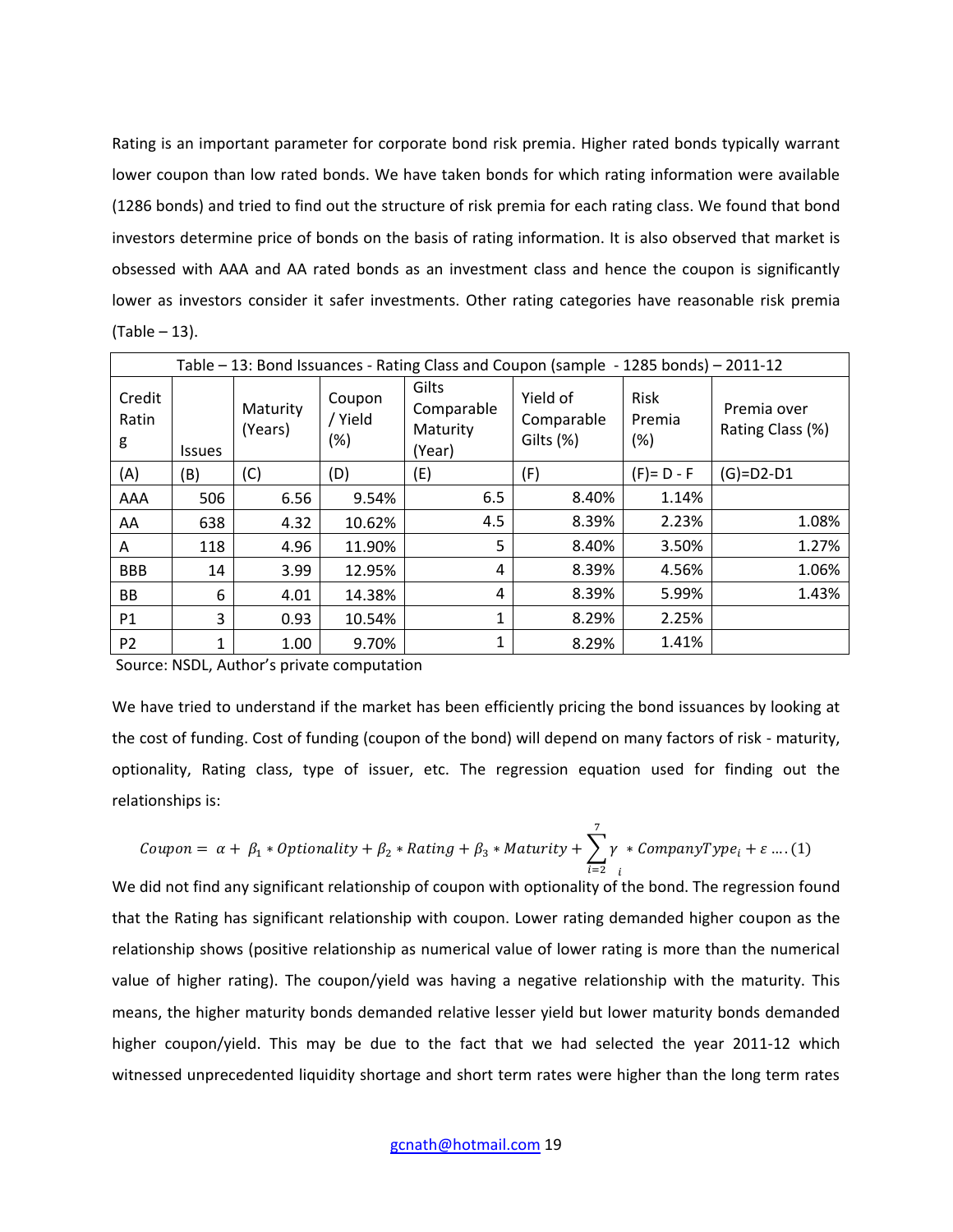in the market which has been captured in the regression results. We used dummy variables in the regression for type of issuers (Table-14).

|                            | Table - 14 : Regression Results (sample size: 1286) |                       |            |         |  |  |  |  |  |  |
|----------------------------|-----------------------------------------------------|-----------------------|------------|---------|--|--|--|--|--|--|
|                            | Coefficients                                        | <b>Standard Error</b> | t Stat     | P-value |  |  |  |  |  |  |
| Intercept                  | 0.10402                                             | 0.00534               | $19.46*$   | < .0001 |  |  |  |  |  |  |
| Optionality                | $-0.00063992$                                       | 0.00079860            | $-0.80$    | 0.4231  |  |  |  |  |  |  |
| Rating                     | 0.00938                                             | 0.00039381            | $23.81*$   | < 0.001 |  |  |  |  |  |  |
| Maturity                   | $-0.00020481$                                       | 0.00007649            | $-2.68*$   | 0.0075  |  |  |  |  |  |  |
| <b>BANKS</b>               | $-0.01803$                                          | 0.00503               | $-3.59*$   | 0.0003  |  |  |  |  |  |  |
| <b>FINANCIAL COMPANIES</b> | $-0.01385$                                          | 0.00490               | $-2.89*$   | 0.0039  |  |  |  |  |  |  |
| <b>INFRASTRUCTURE</b>      | $-0.01432$                                          | 0.00495               | $-2.87*$   | 0.0042  |  |  |  |  |  |  |
| <b>MANUFACTURING</b>       | $-0.01429$                                          | 0.00497               | $-2.87*$   | 0.0041  |  |  |  |  |  |  |
| <b>SERVICES</b>            | $-0.01968$                                          | 0.00502               | $-3.92*$   | < 0.001 |  |  |  |  |  |  |
| <b>OTHERS</b>              | $-0.01050$                                          | 0.00555               | $-1.89***$ | 0.0587  |  |  |  |  |  |  |
| Adj R-Sq                   | 0.3939                                              |                       |            |         |  |  |  |  |  |  |

\* significant at 1%, \*\* significant at 5% and \*\*\* significant at 10%

We tried to create different panels for various Types/Groups of bond issuers to estimate the relationship of coupon with other variables among the various classes of bond issuers (Table  $-15$ ).

|                 | Table – 15: Regression Results (Panels) |          |           |             |        |        |             |              |             |             |  |  |
|-----------------|-----------------------------------------|----------|-----------|-------------|--------|--------|-------------|--------------|-------------|-------------|--|--|
| Type            |                                         | ANOVA -  | Dependent |             | Coff   | Adj R- |             |              |             |             |  |  |
| Panels          | Obs                                     | F Value  | Mean      | <b>RMSE</b> | of Var | Sα     | Intercept   | Optionality  | Rating      | Maturity    |  |  |
|                 |                                         |          |           |             |        |        | 0.088       | $-0.0011$    | 0.0074      | $-0.0004$   |  |  |
|                 |                                         |          |           |             |        |        | [0.00093]   | [0.00052]    | [0.0007]    | [0.0001]    |  |  |
| <b>BANKS</b>    | 108                                     | $36.75*$ | 0.0948    | 0.0025      | 2.66   | 0.50   | $(95.71)^*$ | $(-2.08)$ ** | $(10.37)^*$ | (-3.83)*    |  |  |
|                 |                                         |          |           |             |        |        | 0.0911      | 0.0019       | 0.0058      | 0.0001      |  |  |
|                 |                                         |          |           |             |        |        | [0.0027]    | [0.0011]     | [0.0005]    | [0.0001]    |  |  |
| <b>FINANCE</b>  | 735                                     | 44.56*   | 0.10621   | 0.0087      | 8.24   | 0.15   | $(33.25)^*$ | $(1.70)$ *** | $(11.51)^*$ | (0.51)      |  |  |
|                 |                                         |          |           |             |        |        | 0.0912      | $-0.0029$    | 0.0132      | $-0.0009$   |  |  |
|                 |                                         |          |           |             |        |        | [0.0054]    | [0.0025]     | [0.0010]    | [0.00026]   |  |  |
| <b>INFRA</b>    | 171                                     | 64.83*   | 0.1030    | 0.0118      | 5.52   | 0.76   | $(17.05)^*$ | $(-1.17)$    | $(13.61)^*$ | $(-3.55)^*$ |  |  |
|                 |                                         |          |           |             |        |        | 0.0839      | $-0.0018$    | 0.0134      | 0.00003     |  |  |
|                 |                                         |          |           |             |        |        | [0.0036]    | [0.0015]     | [0.0007]    | [0.0001]    |  |  |
| <b>MFG</b>      | 175                                     | 188.79*  | 0.09997   | 0.0055      | 5.02   | 0.82   | $(22.83)^*$ | $(-1.20)$    | $(18.30)^*$ | (0.27)      |  |  |
|                 |                                         |          |           |             |        |        | 0.0649      | 0.0017       | 0.0167      | 0.00025     |  |  |
|                 |                                         |          |           |             |        |        | [0.0115]    | [0.0048]     | [0.0025]    | [0.00044]   |  |  |
| <b>SERVICES</b> | 79                                      | $16.12*$ | 0.09800   | 0.172       | 17.50  | 0.37   | $(5.64)^*$  | (0.35)       | $(6.53)*$   | (0.56)      |  |  |
|                 |                                         |          |           |             |        |        | 0.12148     | $-0.0139$    | 0.0109      | $-0.0014$   |  |  |
|                 |                                         |          |           |             |        |        | [0.062]     | [0.0235]     | [0.0052]    | [0.0029]    |  |  |
| <b>OTHERS</b>   | 14                                      | $6.89*$  | 0.1056    | 0.009       | 8.59   | 0.58   | (1.96)***   | (-0.59)      | $(2.09)$ ** | (-0.50)     |  |  |

\* significant at 1% , \*\* significant at 5% and \*\*\* significant at 10% Note: Numbers in (…) parenthesis are t-stat of the estimates and […] are standard error

In case of Banks and Finance companies, we found that the embedded optionality was significant at 5% and 10% level respectively for determining the coupon/yield rate while for other groups, the same was not significant. However, for Banks, the relationship was negative while for Finance companies the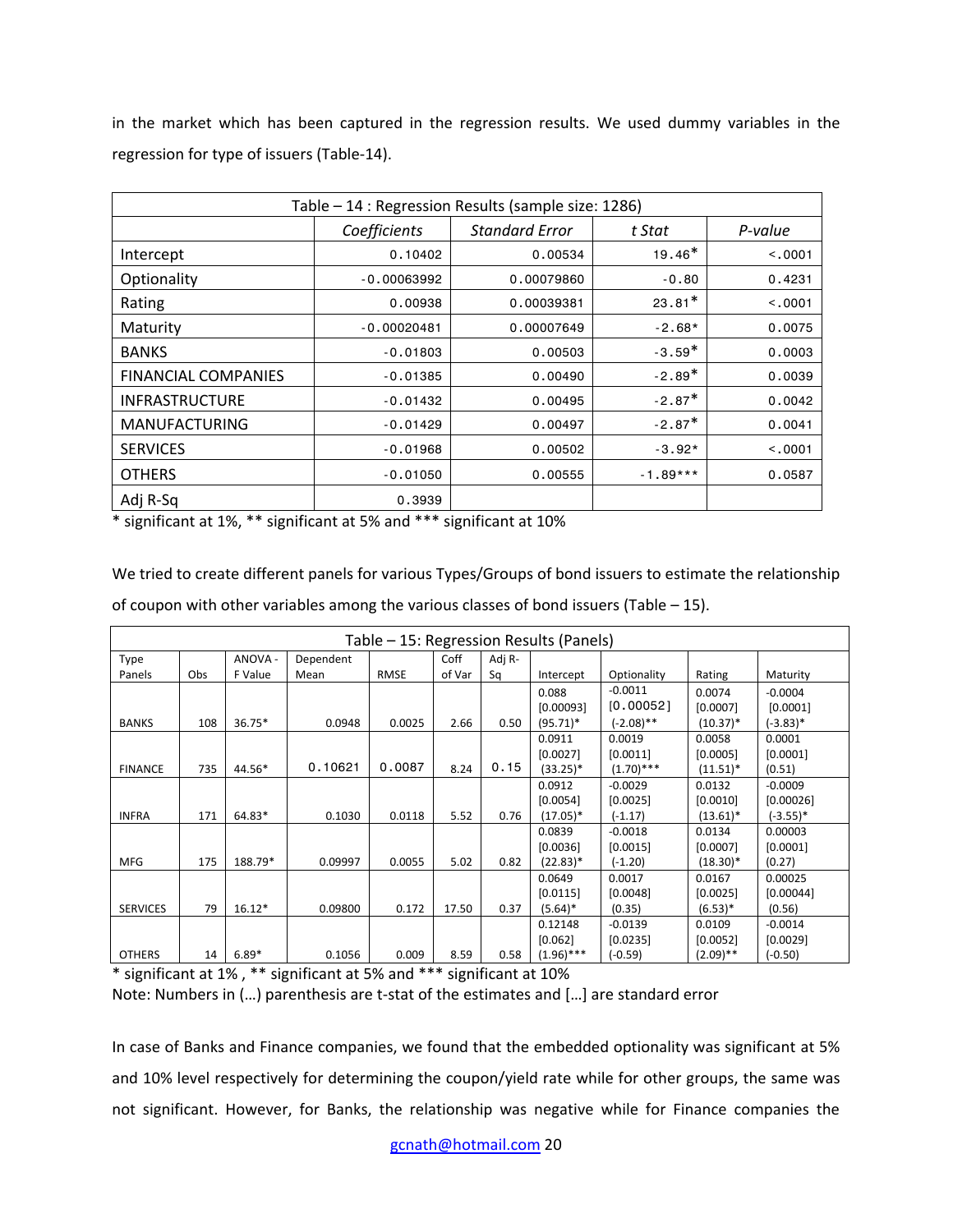relationship was positive. For Banks, higher coupon was paid for embedded bonds (Numerical value =1 in regression) while for Finance companies higher coupon was paid for non-embedded bonds (Numerical value =2 in regression). The results are justified because banks were considered safe bet for investment while Finance companies were considered relatively more risky and hence higher coupon were demanded by investors. Since bank bonds were considered safer assets and can be compared with sovereign securities (given the very low and negligible rate of Bank failures in India), any embedded option (mostly giving call rights to issuers) were considered more risky in comparison to bonds having no embedded options. Rating was found to be significant and the directions were same for all groups. With regard to maturity, it was found that the yield was indirectly related to maturity for Banks and infra companies (where it was found to be significant) validating our earlier findings of such relation due to high liquidity shortage in the market.

**Secondary Market:** Corporate bond trading in the secondary market during 2011-12 is considered for analysis in this paper. Secondary market trading in corporate bonds is done in OTC environment but these trades are reported to multiple platforms – NSE, BSE and FIMMDA. Currently FIMMDA runs T-TRAC platform that facilitates reporting of OTC deals in corporate bonds, CPs and CDs. However, RBI has mandated reporting of trades in CPs and CDs through T-TRAC platform but traders have choice of reporting of corporate bonds deals to BSE or NSE if the deal is done through brokers and if the traders are directly dealing, then they can report the deals to F-TRAC. Settlement (T+2) is done through one of the clearing corporations of the Exchanges. The reported deals data have many inherent problems – non-standardized prices and yield reporting, information on Credit rating, names of the issuing companies, etc. The corporate bonds deals are concentrated in few issuers. Top 10 issuers account for about 56.50% of the total number of trades. In Top 10 category, we found that 9 companies belong to Government sector and only 1 was a private company (Table  $-16$ ).

| Table – 16: Trading Incidence of Corporate Bonds - Transactions |                  |  |  |  |  |
|-----------------------------------------------------------------|------------------|--|--|--|--|
| Top "n" Issuers                                                 | Market Share (%) |  |  |  |  |
| Top 1                                                           | 9.74%            |  |  |  |  |
| Top 5                                                           | 38.66%           |  |  |  |  |
| Top $10$                                                        | 56.50%           |  |  |  |  |
| Top 15                                                          | 64.87%           |  |  |  |  |
| Top 20                                                          | 70.20%           |  |  |  |  |

Source: NSDL; Author's private calculation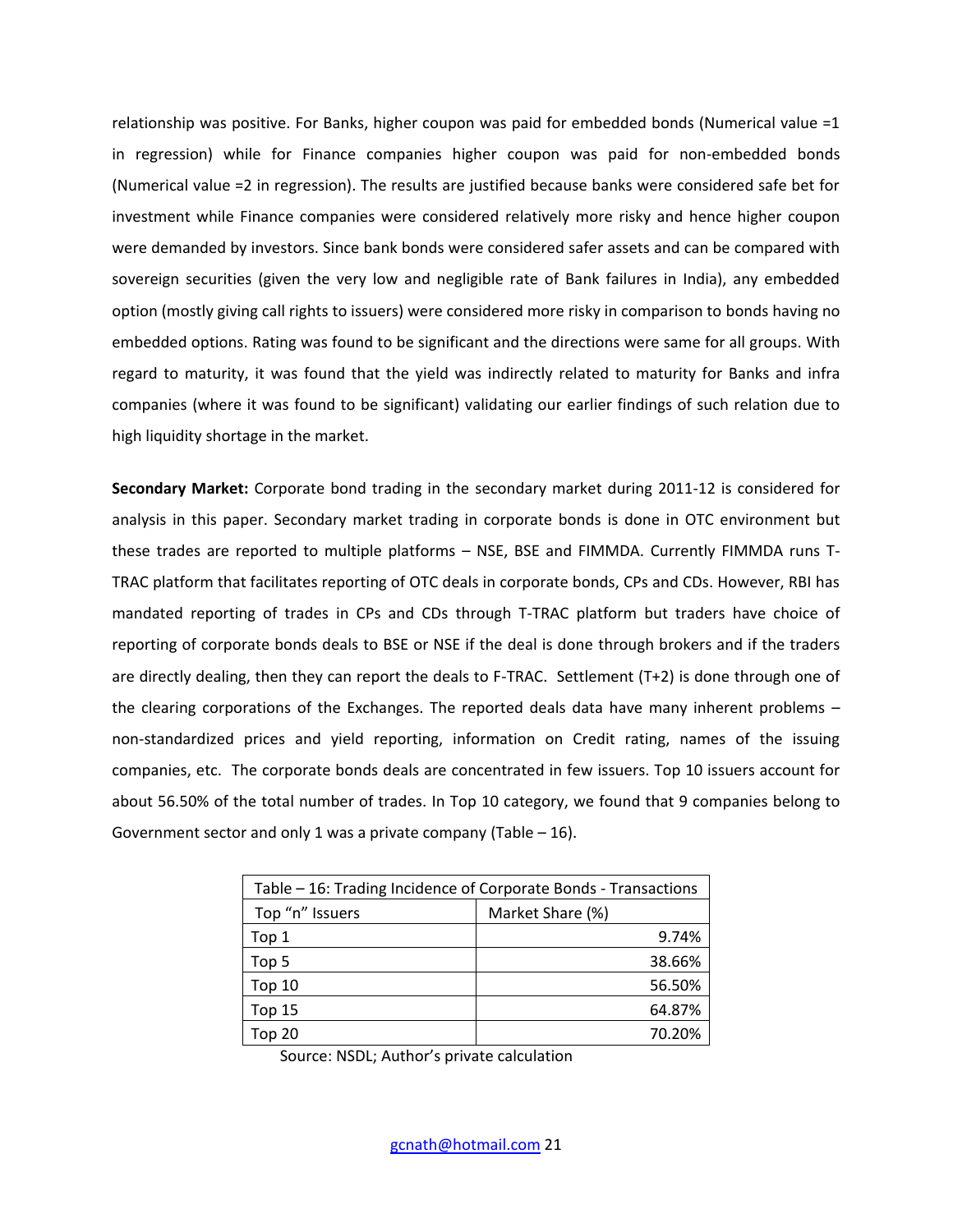In order to understand how markets perceive risk while trading the bonds, we found that Banks are perceived as less risky and financial companies are considered relatively more risky while comparing their YTMs. In terms of their relative riskiness measured in terms of Yield to Time to Maturity ratio, Service Providing companies scored higher as the data contained many firms which are owned by Sovereign States (like Electricity boards, etc.). Manufacturing firms and Banks were close to each other. Infrastructure firms and other diversified groups like holding companies were considered very risky in terms of investment. The same result was also found in issuance structure of corporate bonds (Table - 17).

|                 | Table – 17: Trading Behaviour - Relative Riskiness of Issuer Groups |         |            |                  |            |             |           |  |  |  |  |  |
|-----------------|---------------------------------------------------------------------|---------|------------|------------------|------------|-------------|-----------|--|--|--|--|--|
| <b>TYPE</b>     | Number                                                              | Average | Weighted   | G-Sec Base Yield | Spread     | G-Sec yield | Relative  |  |  |  |  |  |
|                 |                                                                     | Tenor   | Avg. Yield | (FIMMDA)         | over G-Sec | (CCIL)      | Riskiness |  |  |  |  |  |
| <b>BANK</b>     |                                                                     | 6.29    | 9.48       | 8.49             | 0.99       | 8.38        | 1.51      |  |  |  |  |  |
| <b>FINANCE</b>  | 2                                                                   | 5.24    | 10.00      | 8.49             | 1.46       | 8.37        | 1.91      |  |  |  |  |  |
| <b>INFRA</b>    | 3                                                                   | 4.41    | 9.85       | 8.48             | 1.34       | 8.36        | 2.23      |  |  |  |  |  |
| <b>MFG</b>      | 4                                                                   | 6.73    | 9.56       | 8.55             | 1.01       | 8.41        | 1.42      |  |  |  |  |  |
| <b>OTH</b>      | 5                                                                   | 3.42    | 9.78       | 8.44             | 1.34       | 8.33        | 2.86      |  |  |  |  |  |
| <b>SERVICES</b> | 6                                                                   | 11.03   | 10.05      | 8.65             | 1.41       | 8.50        | 0.91      |  |  |  |  |  |
| AVERAGE         |                                                                     | 6.19    | 9.79       | 8.52             | 1.26       | 8.39        | 1.81      |  |  |  |  |  |

Source: Source: NSDL; Author's private calculation

Note: G-Sec Base Yield is the appropriate yield of comparable Government securities incorporated by FIMMDA at the time of data release; G-Sec yield is the comparable yield of appropriate Government securities out of estimated sovereign yield curve (YTM) of CCIL

To understand the dynamics of secondary market trading in corporate bonds, we had to clean the data set which contained insufficient information for many trades – like missing Credit Rating information, negative yield, wrong price (some bonds were reported traded price of more than 200). During 2011-12, 16296 valid trades were reported to various platforms. There are apparent duplicate trades reported for the same securities in multiple platforms which were cleaned for analysis. This has to be done physically and after ascertaining if the same was a duplicate trade. The major trades were for fixed coupon bonds (16064 deals) and only a few deals were for floating coupon bonds (232 deals). We dropped 733 records for incomplete information though every effort was made to collect information from issuance data using the ISIN number as the key (like getting Rating information from issuance table for some bonds for which the same was missing in trading data). We had 15563 records finally with 40159 deals. However, we found that no systematic record exists for Rating Migration incorporation in the data for trading. The data cleaning was the most painful exercise for this study.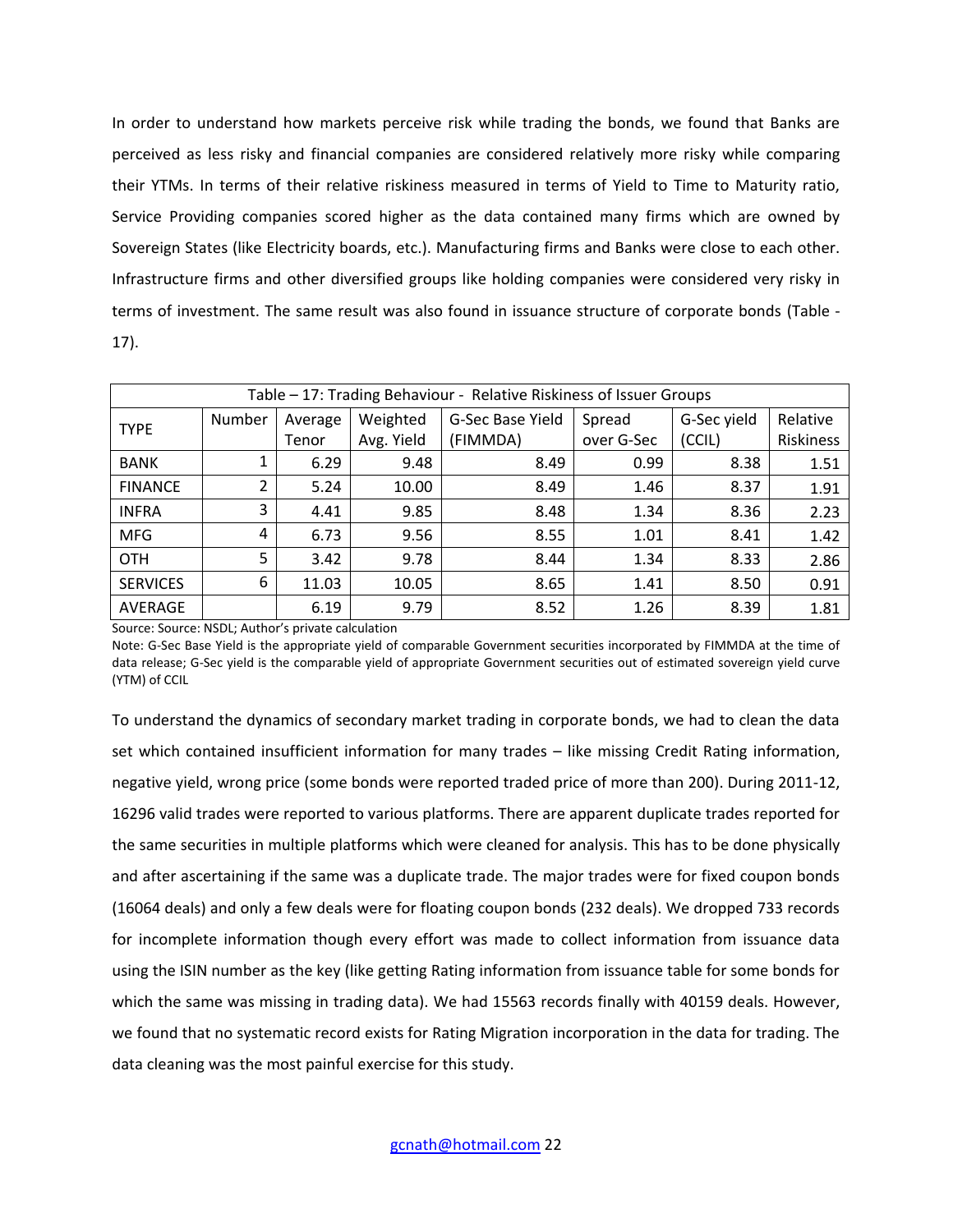Trading in corporate bonds concentrated in AAA rated bonds which accounted 89% (81% of deals – multiple deals in same bond) and 99% of the deals were in the first 3 A group rated securities (A, AA and AAA). We found that while trading, the market fairly prices the rating information even though the trading liquidity is very low in most of other rating class. To our surprise, we found that yield in BBB class of bonds were lower that A rated bonds. This may be possible due to two reasons: (a) the trading might have happened on days when the general yields in the market were relatively lower and (b) since the market is an OTC one, the dealing parties might have agreed to do the deal at that yield due to many other considerations. However, no specific conclusion can be drawn from the said yield abnormalities as the market is highly illiquid for BBB rated bonds vis-à-vis A rated bonds. The lower rated bonds (below investment class BB rated bonds), though only few trades happened, had to offer significant yield to investors (Table – 18).

|            | Table – 18: Trading Behaviour - Rating Class and Spread |            |            |            |        |                |              |            |  |  |  |  |  |
|------------|---------------------------------------------------------|------------|------------|------------|--------|----------------|--------------|------------|--|--|--|--|--|
|            | Weighted                                                |            | G-Sec Base | Spread     | G-sec  |                | <b>Bonds</b> | Spread     |  |  |  |  |  |
|            | Tenor                                                   | Avg. Yield | Yield      | over G-Sec | vields | <b>Spreads</b> | Traded       | over Class |  |  |  |  |  |
|            |                                                         |            |            |            |        |                | 11410        |            |  |  |  |  |  |
| AAA        | 5.8119                                                  | 9.6063     | 8.5064     | 1.0992     | 8.3824 | 1.2239         | (32497)      |            |  |  |  |  |  |
|            |                                                         |            |            |            |        |                | 301          |            |  |  |  |  |  |
| AA         | 4.2947                                                  | 10.2400    | 8.4750     | 1.6993     | 8.3524 | 1.8877         | (5328)       | 0.6337     |  |  |  |  |  |
|            |                                                         |            |            |            |        |                | 1044         |            |  |  |  |  |  |
| A          | 10.3145                                                 | 10.4489    | 8.6260     | 1.7986     | 8.4727 | 1.9762         | (2178)       | 0.2089     |  |  |  |  |  |
|            |                                                         |            |            |            |        |                | 90           |            |  |  |  |  |  |
| <b>BBB</b> | 7.1802                                                  | 10.0858    | 8.4486     | 1.6372     | 8.3834 | 1.7023         | (120)        | $-0.3632$  |  |  |  |  |  |
|            |                                                         |            |            |            |        |                | 18           |            |  |  |  |  |  |
| <b>BB</b>  | 3.2962                                                  | 14.3868    | 8.4458     | 4.7169     | 8.2777 | 6.1091         | (36)         | 4.3010     |  |  |  |  |  |
| Average    | 6.1795                                                  | 10.9536    | 8.5003     | 2.1902     | 8.3737 | 2.5798         |              | 1.1951     |  |  |  |  |  |

Note: number in parenthesis gives the number of deals

With regard to trading behaviour of individual bonds, we found that few bonds were having relatively higher level of liquidity purely on the basis of their high incidence of trading. During the year, 1803 ISINs were traded with 40159 deals. One bond was traded on 180 days during the year (238 trading days in our sample). The most liquid ISIN in terms of number of deals was traded on 142 days during the year. The study also found that there are certain sporadic trades on few ISINs. Few bonds were traded in large numbers but only on a single day. One ISIN was found trading on only 3 trading days with total 103 deals on the bonds. These sporadic deals may have been arranged deals between participants for certain specific purpose like balance sheet cleaning and moving the bonds to another counter party or group of counter parties which is likely to hold it till maturity (Table  $-19$ ).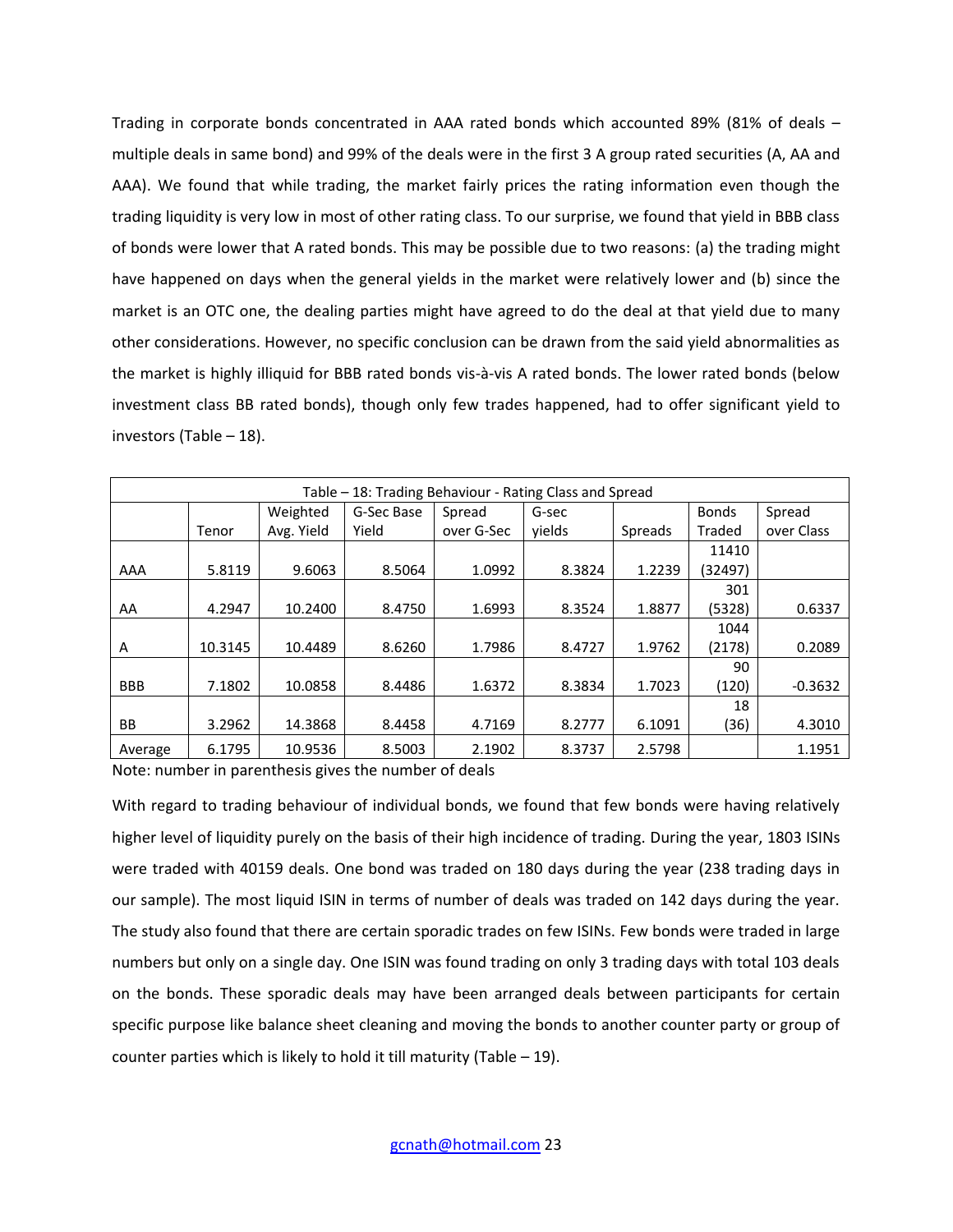| Table - 19: Liquidity Behaviour - Incidence of Trading |              |                                    |  |  |  |  |  |  |
|--------------------------------------------------------|--------------|------------------------------------|--|--|--|--|--|--|
| ISIN of the Bond                                       | Days Traded  | Total No Of Trades during the Year |  |  |  |  |  |  |
| INE020B08591                                           | 142          | 1574                               |  |  |  |  |  |  |
| INE134E08DQ6                                           | 149          | 1572                               |  |  |  |  |  |  |
| INE062A08058                                           | 180          | 1305                               |  |  |  |  |  |  |
| INE020B08641                                           | 89           | 1279                               |  |  |  |  |  |  |
| INE941D07125                                           | 120          | 979                                |  |  |  |  |  |  |
| <b>INE134E08EA8</b>                                    | 66           | 751                                |  |  |  |  |  |  |
| INE053F09HR2                                           | 90           | 709                                |  |  |  |  |  |  |
| INE134E08DS2                                           | 108          | 671                                |  |  |  |  |  |  |
| INE134E08DR4                                           | 102          | 553                                |  |  |  |  |  |  |
| INE340M08012                                           | 79           | 466                                |  |  |  |  |  |  |
| <b>INE136E07FB0</b>                                    | $\mathbf{1}$ | 65                                 |  |  |  |  |  |  |
| INE915D07LP7                                           | 3            | 103                                |  |  |  |  |  |  |
| INE915D07NS7                                           | 1            | 63                                 |  |  |  |  |  |  |
| INE915D07IZ2                                           | 1            | 46                                 |  |  |  |  |  |  |
| INE915D07NC1                                           | 1            | 39                                 |  |  |  |  |  |  |
| INE915D07MM2                                           | $\mathbf{1}$ | 29                                 |  |  |  |  |  |  |
| Total                                                  | 238          | 40159                              |  |  |  |  |  |  |

We tried to understand if the yield of a bond is related to parameters like Rating, structures like Fixed or Floating, type of issuer, etc. We tried to estimate the regression model:

 $Yield = \alpha + \beta_1 * COUPONTYPE + \beta_2 * Rating + \beta_3 * Tenor + \sum_{i=2}^{6} \gamma_i * CompanyType_i + \varepsilon ....(2)$ 

| Table - 20: Regression Results (sample size - 15563) |              |                       |            |         |  |  |  |  |  |  |
|------------------------------------------------------|--------------|-----------------------|------------|---------|--|--|--|--|--|--|
|                                                      | Coefficients | <b>Standard Error</b> | t Stat     | P-value |  |  |  |  |  |  |
| Intercept                                            | 8.61709      | 0.05475               | 157.38*    | < .0001 |  |  |  |  |  |  |
| <b>COUPON TYPE</b>                                   | 0.79938      | 0.04387               | $18.22*$   | < .0001 |  |  |  |  |  |  |
| Rating class                                         | 0.46314      | 0.00850               | $54.49*$   | < .0001 |  |  |  |  |  |  |
| <b>TENOR</b>                                         | $-0.02165$   | 0.00116               | $-18.60*$  | < .0001 |  |  |  |  |  |  |
| <b>BANKS</b>                                         | $-0.06533$   | 0.00517               | $-12.64*$  | < .0001 |  |  |  |  |  |  |
| <b>FINANCIAL COMPANIES</b>                           | 0.00009      | 0.01467               | 0.01       | 0.9948  |  |  |  |  |  |  |
| <b>INFRASTRUCTURE</b>                                | $-0.00174$   | 0.01098               | $-0.16$    | 0.8739  |  |  |  |  |  |  |
| <b>MANUFACTURING</b>                                 | $-0.07343$   | 0.00759               | $-9.68*$   | < .0001 |  |  |  |  |  |  |
| <b>SERVICES</b>                                      | $-0.01603$   | 0.00920               | $-1.74***$ | 0.0814  |  |  |  |  |  |  |
| Adjusted R-square                                    | 0.2578       |                       |            |         |  |  |  |  |  |  |

\* significant at 1% , \*\* significant at 5% and \*\*\* significant at 10%

While estimating the above regression equation, we have used dummy variables for type of bond issuers and Other diversified group was considered as Type 1 as it contained trades of bonds of only a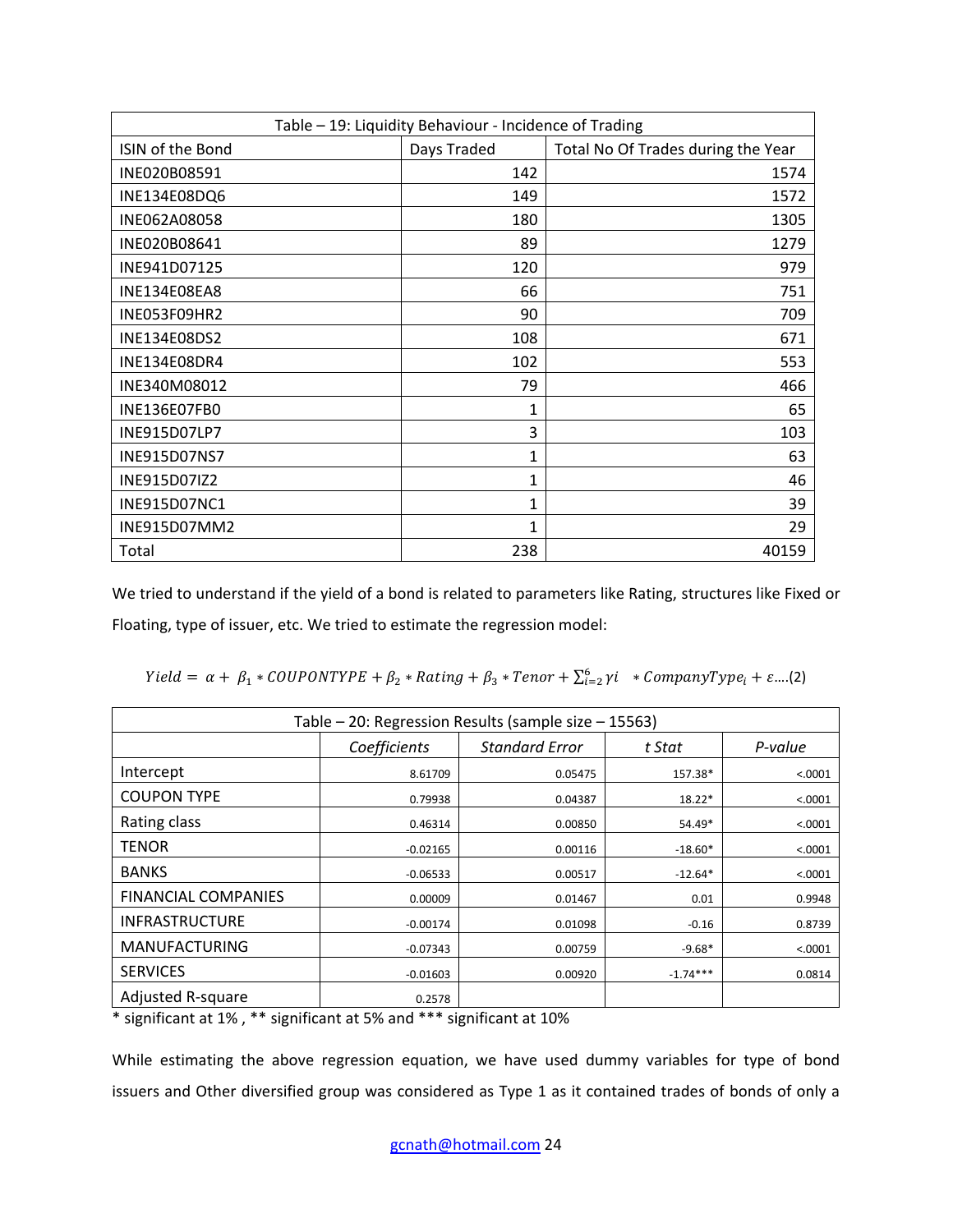single issuer. The relationship between yield and bond structure (fixed or floating) was found to be positive – higher yield was expected for bonds with floating coupon (higher numerical rank for floating rate bonds=2 and fixed coupon bonds = 1). Investors demanded a higher premia for taking investment decision on bonds having floating rate which is fair. The relation between Rating class and yield was also found to be rational as higher yield were demanded on bonds with lower rating (higher numerical value assigned: AAA for 1, AA for 2, A for 3, BBB for 4 and BB for 5). Yield and Tenor showed a negative relation which was intuitively not correct (Table – 20).

We also created different Panels in terms of Type of issuers and looked at if yield is related to other variables in a rational manner across various types of bond issuers. For all cases, bond structure (floating or fixed coupon) was found to be significant except in case of Banks. As investors consider banks to be relatively less risky as close to sovereign structure (as incidence of actual bank failures in India is negligible), they did not differentiate between floating rate bonds and fixed coupon bonds. Rating has been found to be significant and in the right direction/sign for all class of bonds except for bonds issued by Services sector. Maturity was found to be related to coupon but the sign was found to be rational (Table – 21).

|                    | Table-21: Regression Result (Panel) |         |           |             |        |        |              |             |             |              |           |  |  |
|--------------------|-------------------------------------|---------|-----------|-------------|--------|--------|--------------|-------------|-------------|--------------|-----------|--|--|
|                    |                                     | ANOVA - | Dependent |             | Coff   | Adj R- |              | Coupon      |             |              | <b>DW</b> |  |  |
| <b>Type Panels</b> | Obs                                 | F Value | Mean      | <b>RMSE</b> | of Var | Sq     | Intercept    | Structure   | Rating      | Maturity     | Stat      |  |  |
|                    |                                     |         |           |             |        |        | 8.26         | 1.48        | 0.07        | $-0.01$      | 1.09      |  |  |
| <b>SERVICES</b>    | 338                                 | 13.49*  | 9.78      | 0.25        | 2.54   | 0.10   | $(32.00)*$   | $(5.94)^*$  | (1.57)      | $(-1.32)$    |           |  |  |
| <b>FINANCIAL</b>   |                                     |         |           |             |        |        | 7.78         | 1.48        | 0.58        | $-0.025$     | 0.93      |  |  |
| <b>COMPANIES</b>   | 6884                                | 718.77* | 10.00     | 0.80        | 7.96   | 0.24   | $(99.06)*$   | $(20.21)^*$ | $(39.19)^*$ | $(-12.21)^*$ |           |  |  |
|                    |                                     |         |           |             |        |        | 10.02        | $-0.98$     | 0.77        | $-0.01$      | 0.62      |  |  |
| <b>INFRA</b>       | 1723                                | 241.83* | 9.85      | 0.59        | 5.95   | 0.30   | $(69.18)$ *  | (-6.94)*    | $(26.76)^*$ | $(-3.13)*$   |           |  |  |
|                    |                                     |         |           |             |        |        | 8.54         | 0.91        | 0.21        | $-0.02$      | 1.12      |  |  |
| <b>MFG</b>         | 3350                                | 167.50* | 9.56      | 0.48        | 4.59   | 0.13   | $(58.05)^*$  | $(6.21)^*$  | $(16.78)^*$ | (-13.98)     |           |  |  |
|                    |                                     |         |           |             |        |        | 9.27         | $-0.06$     | 0.26        | $-0.01$      | 1.18      |  |  |
| <b>BANKS</b>       | 2695                                | 100.85* | 9.48      | 0.42        | 4.43   | 0.10   | $(170.56)^*$ | (-1.11)     | $(16.96)^*$ | $(-4.86)*$   |           |  |  |

\* significant at 1% , \*\* significant at 5% and \*\*\* significant at 10%

6. **Default Probability of Corporate Bonds:** Default risk of bonds is very important for investors in order to efficiently price the bond. In India, very little information is available on these areas. Credit spread information is provided by FIMMDA on daily basis for various rating category of bonds as well as for various category of issuers. The credit yield curves are neither estimated nor any corporate bond index is available in public domain. If spot yield curves for corporate bonds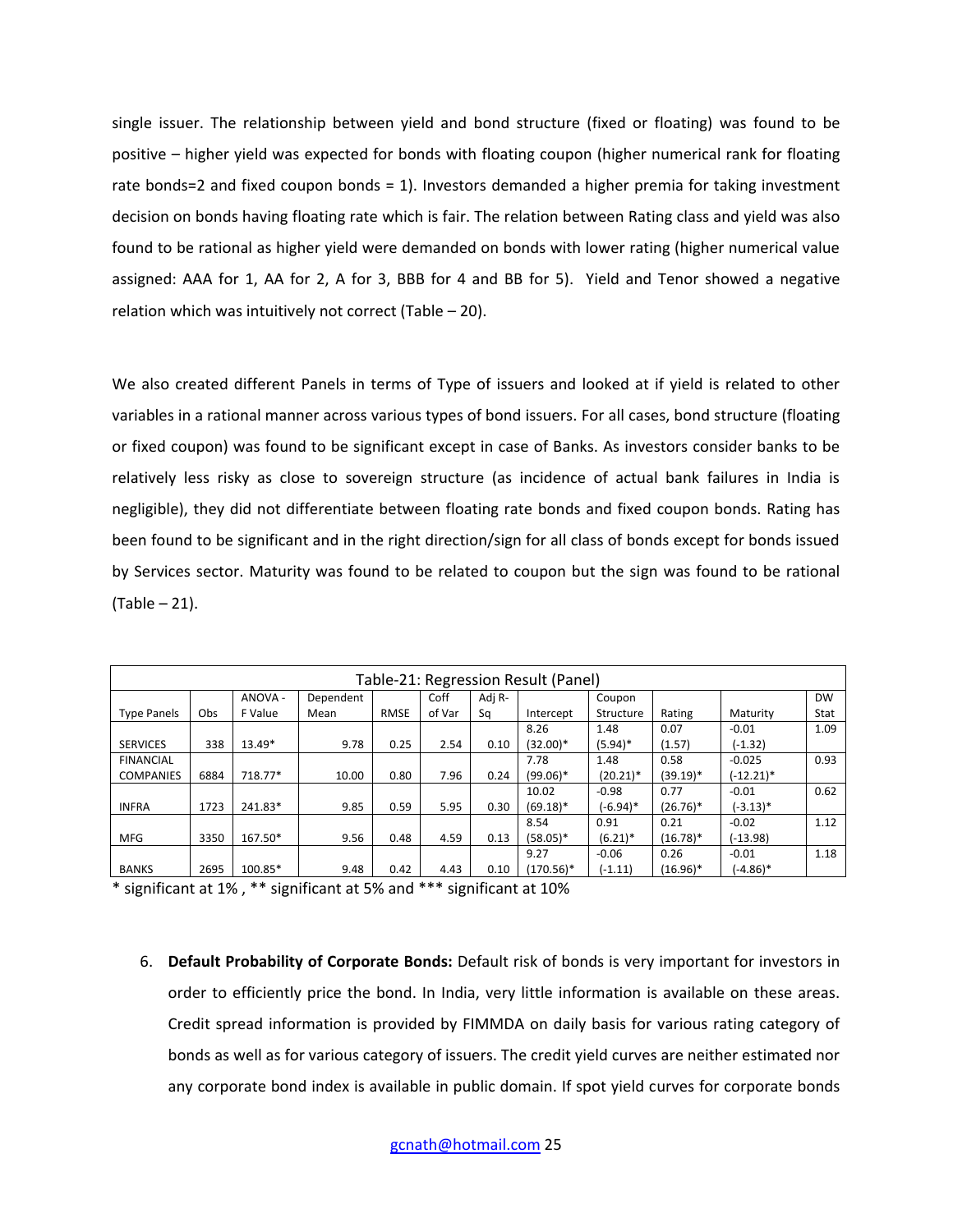are made available, risk neutral probability of default can be easily estimated from these yield curve as sovereign spot yield curves are available from CCIL and NSE. From the trading information of corporate bonds (used only AAA bonds for estimation), we explored to estimate the risk neutral probability of default. Using the traded bonds, we estimated the spot rates using Nelson-Siegel functional form :

$$
Y(m) = \beta_0 + (\beta_1 + \beta_2) \left( 1 - \frac{e^{\left(\frac{-m}{\tau}\right)}}{\frac{m}{\tau}} \right) - \beta_2 e^{\left(\frac{-m}{\tau}\right)}
$$

The spot curves (using only AAA bonds) estimated from this exercise were used to estimate the one period forward rates at every year interval. We also used the CCIL spot rate param values for Government bond market to estimate the spot curve for sovereign securities market which are used to estimate the one period forwards at every year interval. These forwards are used to estimate the probability of survival. The probability of a bond to survive in one year (not getting into default) is given by

*Prob. of Survival* 
$$
(P_{s1}) = \frac{(1+r\%)}{(1+k\%)}
$$

Where r is the sovereign forward yield for the term and k is the corporate forward yield of the same term. The probability of default is calculated as (1-Prob of Survival). The cumulative probability of default is estimated as:

$$
Cum P_d = (1 - P_{s1} * P_{s2} * P_{s3......})
$$

We estimated the same upto 10 years for 2011-12. We found that the probability of default is higher at the shorter end and the same falls at the longer end (Table – 22). The reason may be the uncertainty existing in the short term with respect to liquidity and other macroeconomic factors might be warranting higher probability of default to be factored in yields. We considered upto 10 years as bonds beyond 10 years are hardly traded in the market. Average issuances are also less than 10 years in India during 2011-12 (5.23 years).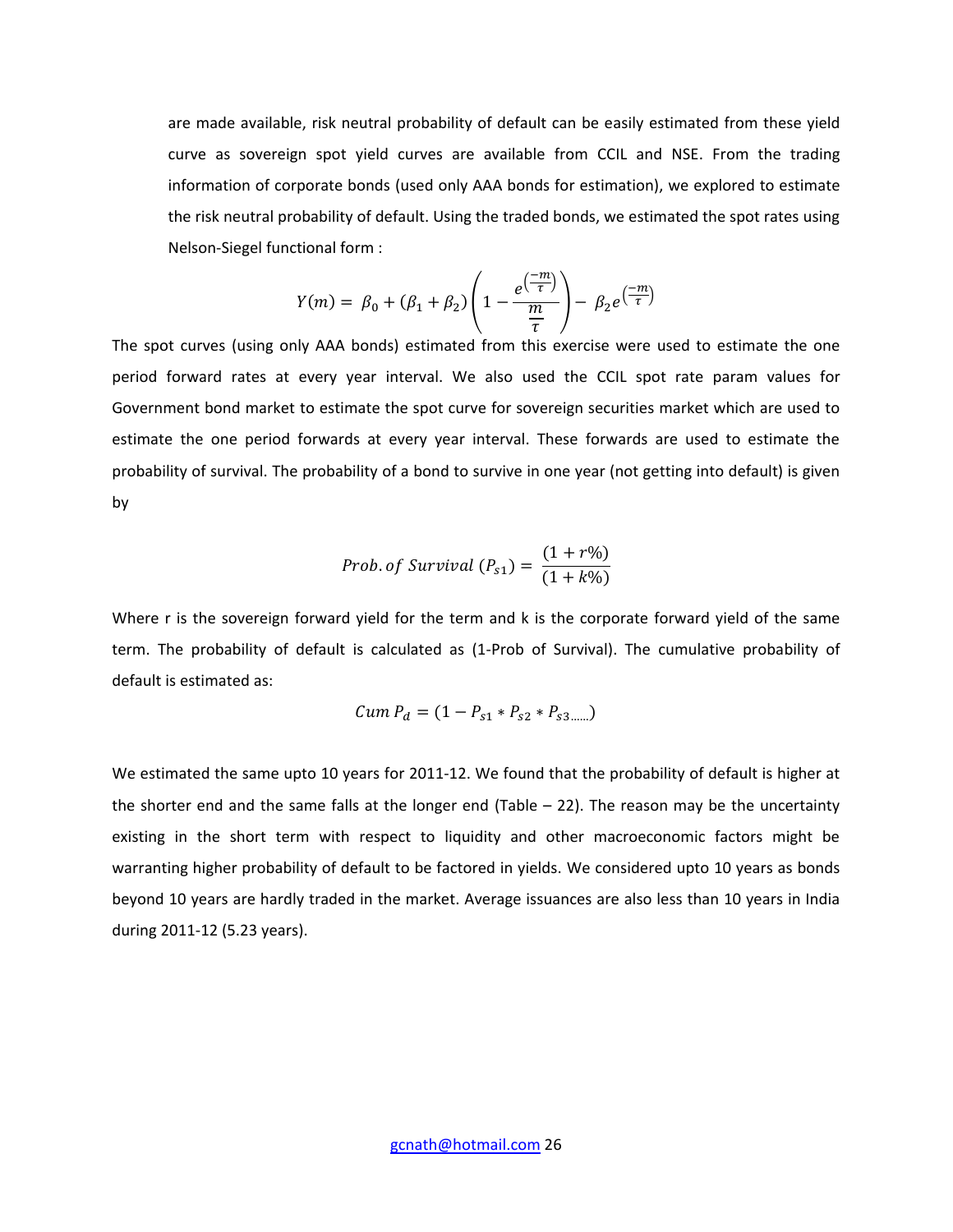|         | Table -22: Probability of Default |        |        |        |        |                                    |        |        |        |         |  |  |
|---------|-----------------------------------|--------|--------|--------|--------|------------------------------------|--------|--------|--------|---------|--|--|
|         | Year 1                            | Year 2 | Year 3 | Year 4 | Year 5 | Year 6                             | Year 7 | Year 8 | Year 9 | Year 10 |  |  |
| Mean    | 1.46%                             | 1.42%  | 1.38%  | 1.33%  | 1.28%  | 1.23%                              | 1.18%  | 1.13%  | 1.09%  | 1.05%   |  |  |
| Std dev | 0.29%                             | 0.25%  | 0.21%  | 0.18%  | 0.16%  | 0.15%                              | 0.14%  | 0.13%  | 0.13%  | 0.12%   |  |  |
| Max     | 2.47%                             | 2.04%  | 1.91%  | 1.89%  | 1.85%  | 1.78%                              | 1.68%  | 1.58%  | 1.48%  | 1.41%   |  |  |
| Mean    | 0.93%                             | 0.92%  | 0.86%  | 0.81%  | 0.78%  | 0.74%                              | 0.72%  | 0.70%  | 0.67%  | 0.66%   |  |  |
| Median  | 1.39%                             | 1.37%  | 1.35%  | 1.32%  | 1.27%  | 1.23%                              | 1.19%  | 1.14%  | 1.09%  | 1.05%   |  |  |
|         |                                   |        |        |        |        | Cummulative Probability of Default |        |        |        |         |  |  |
| Mean    | 1.46%                             | 2.86%  | 4.21%  | 5.48%  | 6.69%  | 7.84%                              | 8.93%  | 9.96%  | 10.94% | 11.87%  |  |  |
| Std dev | 0.29%                             | 0.53%  | 0.71%  | 0.86%  | 0.99%  | 1.10%                              | 1.19%  | 1.27%  | 1.34%  | 1.41%   |  |  |
| Max     | 2.47%                             | 4.44%  | 6.17%  | 7.72%  | 9.17%  | 10.55%                             | 12.02% | 13.38% | 14.64% | 15.81%  |  |  |
| Mean    | 0.93%                             | 1.84%  | 2.74%  | 3.60%  | 4.36%  | 5.07%                              | 5.75%  | 6.41%  | 7.04%  | 7.65%   |  |  |
| Median  | 1.39%                             | 2.77%  | 4.06%  | 5.32%  | 6.53%  | 7.66%                              | 8.74%  | 9.80%  | 10.77% | 11.71%  |  |  |

Source: CCIL, Author's own calculation

7. **Corporate Credit Spread:** The spot curves derived for both corporate and Government securities are used to calculate the credit spread for each maturity term. Daily average credit spread was obtained for 2011-12 (238 trading days) (Chart -1).



The spread varied between 87bps to 187bps (Table -23). The average spread was 138bps and the median spread is 135bps.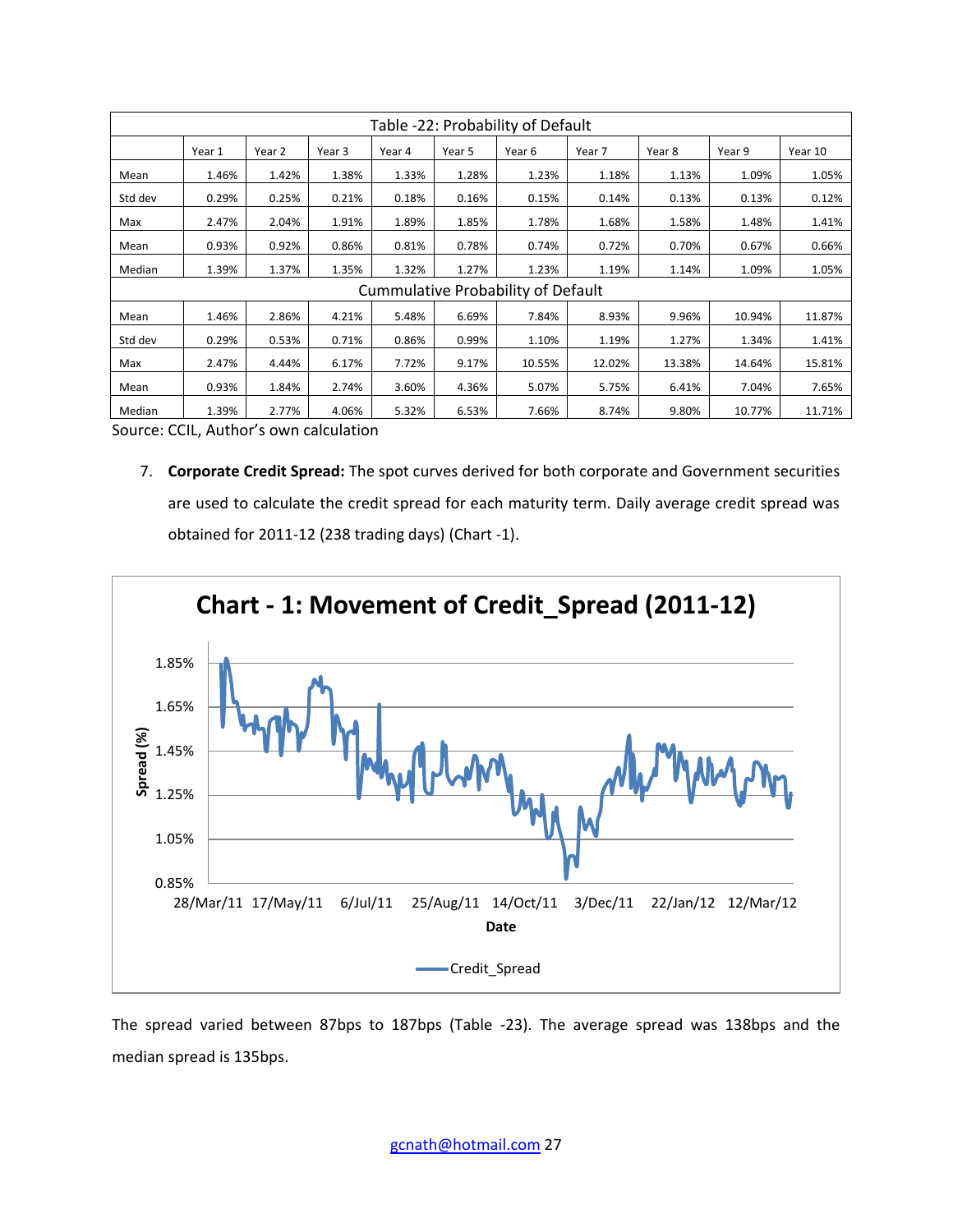| Table - 23: Descriptive Statistics of Credit Spread (AAA bonds) |          |  |  |  |  |  |  |
|-----------------------------------------------------------------|----------|--|--|--|--|--|--|
| Mean                                                            | 0.013773 |  |  |  |  |  |  |
| <b>Standard Error</b>                                           | 0.000113 |  |  |  |  |  |  |
| Median                                                          | 0.013553 |  |  |  |  |  |  |
| <b>Standard Deviation</b>                                       | 0.001738 |  |  |  |  |  |  |
| Sample Variance                                                 | 3.02E-06 |  |  |  |  |  |  |
| <b>Kurtosis</b>                                                 | 0.448757 |  |  |  |  |  |  |
| <b>Skewness</b>                                                 | 0.194702 |  |  |  |  |  |  |
| Range                                                           | 0.009987 |  |  |  |  |  |  |
| Minimum                                                         | 0.008695 |  |  |  |  |  |  |
| Maximum                                                         | 0.018682 |  |  |  |  |  |  |
| Count                                                           | 238      |  |  |  |  |  |  |

While looking at the relationship between the credit spread of the liquidity measured by volume and/or number of deals during the day for the AAA bonds, we did not find any significant relationship between them – either individually or volume of trades and number of deals together. The R-square was very low at 0.033. The credit spread for 2011-12 for AAA securities were close to a normal distribution (Table – 24 and Chart -2).

| Table - 24: Goodness-of-Fit Tests for Normal Distribution |      |                    |                      |         |  |  |  |  |  |
|-----------------------------------------------------------|------|--------------------|----------------------|---------|--|--|--|--|--|
| <b>Test</b><br>p Value<br><b>Statistics</b>               |      |                    |                      |         |  |  |  |  |  |
| Kolmogorov-Smirnov                                        |      | $0.07429$   Pr > D |                      | < 0.010 |  |  |  |  |  |
| <b>Cramer-von Mises</b>                                   | W-Sa |                    | $0.33396$   P > W-Sq | < 0.005 |  |  |  |  |  |
| Anderson-Darling                                          | A-Sa |                    | 1.68439   Pr > A-Sq  | < 0.005 |  |  |  |  |  |



**Chart - 2: Daily Credit Spread (AAA Bonds) - 2011-12**

gcnath@hotmail.com 28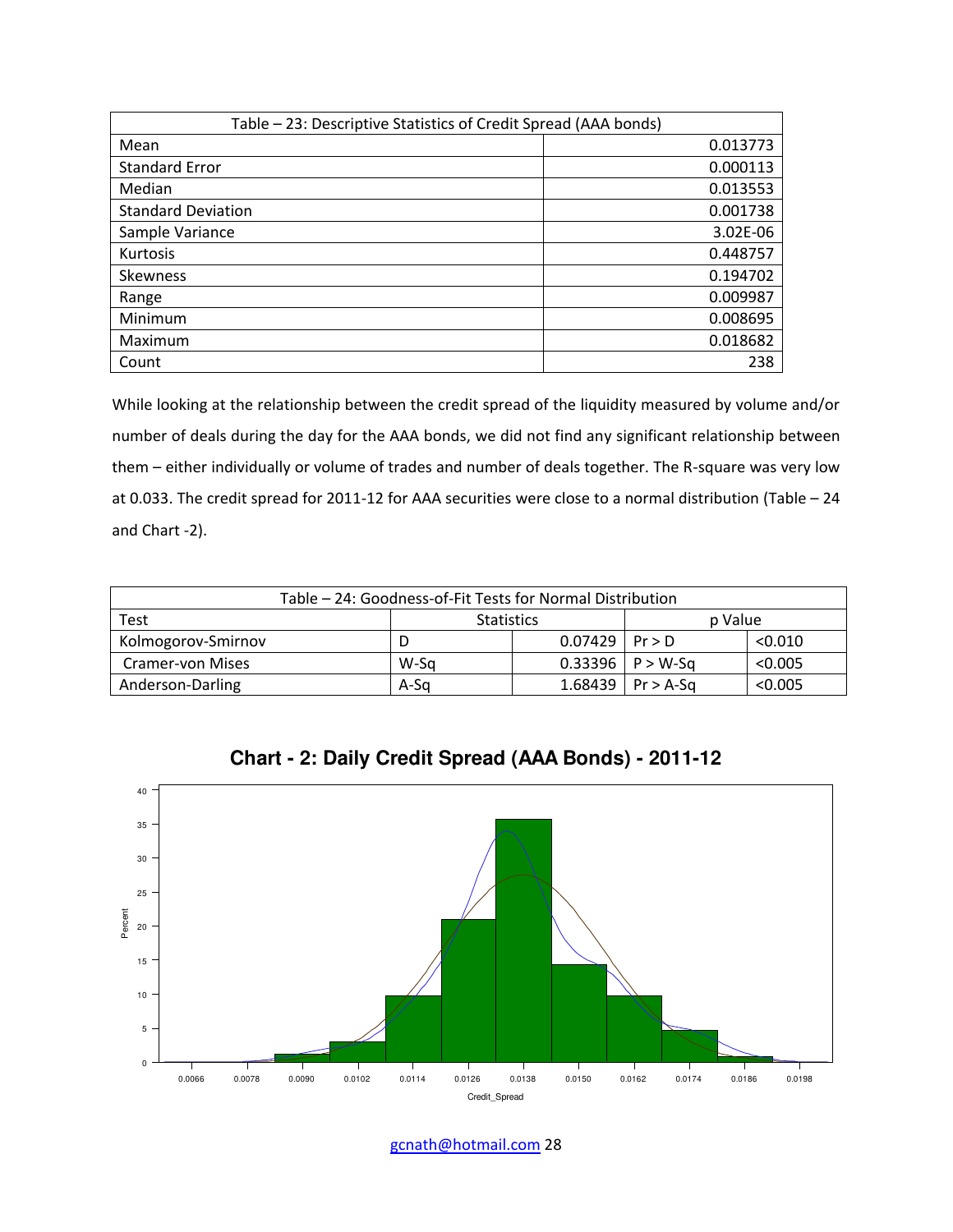We tried to find out if the credit spreads depend on past information on credit spreads. We found that lags beyond 2 days are not significant and they do not change the R-square of the estimated equation significantly. Hence we restricted our estimation to only 2 lags. We also considered the change in the slope of the sovereign yield curve to see if the same has any effect on spread. The slope parameter was estimated as the difference between the 10 year and 3-months sovereign spot yields. We found that the Adjusted R-square dropped very marginally (from 79.73% to 79.71%). We tested the regression equation:

$$
Spread_t = \alpha + \beta_1 * Spread_{t-1} + \beta_2 * Spread_{t-2} + \beta_3 * Slope_t + \varepsilon
$$
.....(3)

The residuals were tested for their behavior and found to have a mean of 0 and standard deviation of 0.00077 (close to 0.1%). The Goodness of Fit tests for normal distribution for residuals were found to be acceptable (Table – 25 and Chart - 3).

| Table - 25: Goodness-of-Fit Tests for Normal Distribution for Residuals |                   |                    |                      |         |  |  |  |
|-------------------------------------------------------------------------|-------------------|--------------------|----------------------|---------|--|--|--|
| Test                                                                    | <b>Statistics</b> |                    | p Value              |         |  |  |  |
| Kolmogorov-Smirnov                                                      |                   | $0.06972$   Pr > D |                      | < 0.010 |  |  |  |
| <b>Cramer-von Mises</b>                                                 | W-Sa              |                    | $0.30678$   P > W-Sq | < 0.005 |  |  |  |
| Anderson-Darling                                                        | A-Sa              |                    | 1.83389   Pr > A-Sq  | < 0.005 |  |  |  |



**Chart - 3: Daily Credit Spread (AAA Bonds) - Residuals**

The credit spread equation above was estimated as dependent variable with lag credit spreads (upto 2 lags) as independent variables. We found that lag credit spreads (upto 2 lags) are significant (Table – 26).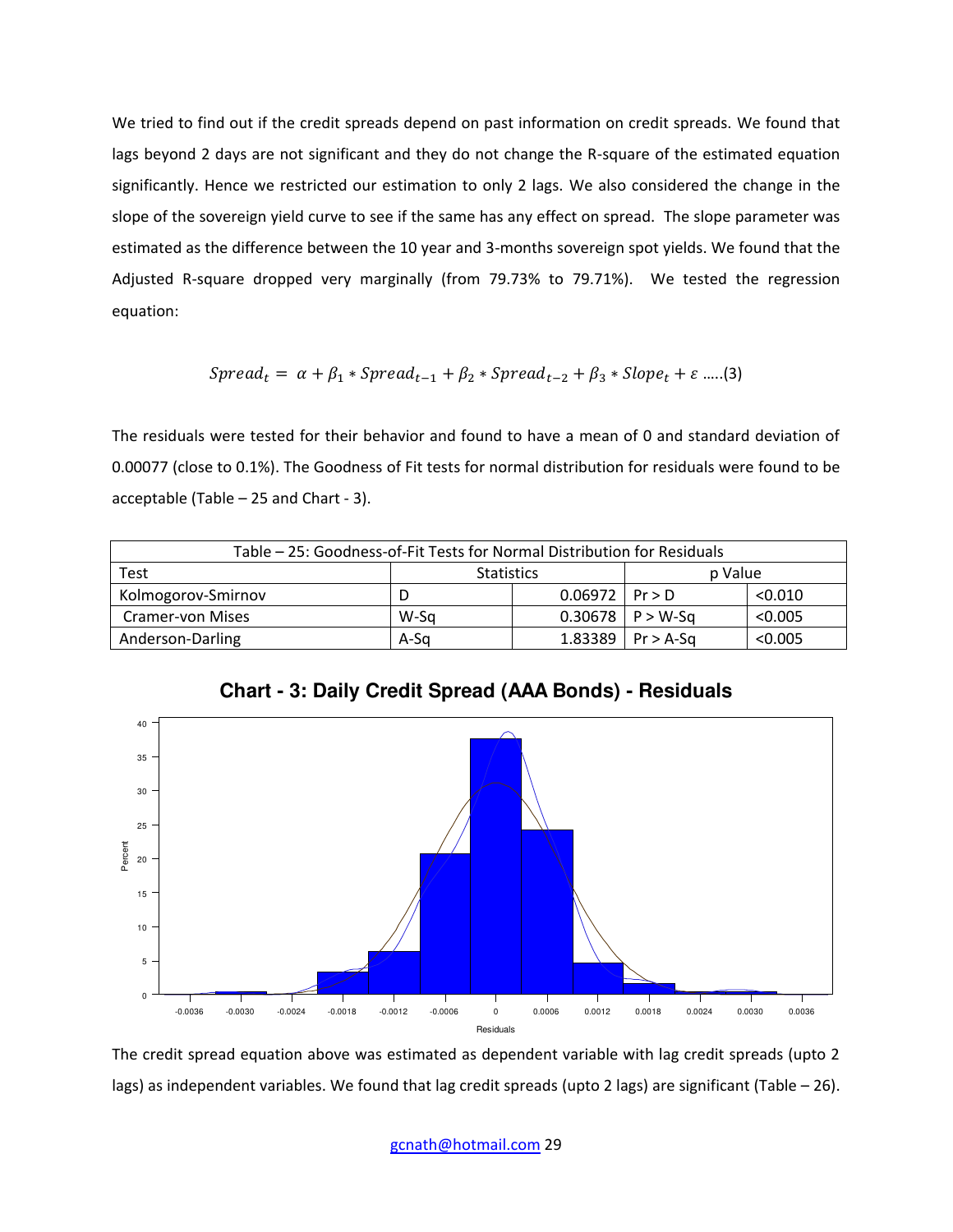The Durbin-Watson statistics was higher at above 2. Market used the past spreads to price the credit spread they would charge on corporate bonds while trading in the market.

| Table – 26: Regression Results (Spread on lag Spread) |              |                       |         |         |  |  |
|-------------------------------------------------------|--------------|-----------------------|---------|---------|--|--|
|                                                       | Coefficients | <b>Standard Error</b> | t Stat  | P-value |  |  |
| Intercept                                             | 0.00127      | 0.00043               | $2.92*$ | 0.0053  |  |  |
| Spread (Lag 1)                                        | 0.61466      | 0.06180               | $9.95*$ | < .0001 |  |  |
| Spread (Lag 2)                                        | 0.29038      | 0.06115               | $4.75*$ | < .0001 |  |  |
| Slope                                                 | 0.00629      | 0.00746               | 0.84    | 0.4003  |  |  |
| Adjusted R-square                                     | 0.7971       | <b>DW</b>             | 2.121   |         |  |  |

Root MSE 0.00077185; Coeff Var 5.61542

\* indicates significant at 1%

## **8. Conclusion:**

The Indian corporate bonds issuance and trading data provides interesting information with regard to various parameters. The data handling is a challenging exercise as in many cases the important information for efficient pricing of bonds is missing in the data available in public domain. With regard to issuance and trading, AAA bonds dominated the market. With regard to their issuances, it is found that the coupon offered on AAA bond issuances is significantly lower as investors consider it as good as sovereign securities with only 12bps risk premia. We found that other rating categories have reasonable risk premia when they are issued to investors. The market does not trade much of lower rated bonds like A/BBB/BB. The secondary market is generally illiquid. We found that while trading, the market fairly prices the rating information even though the trading liquidity is very low in most of other rating class. Bonds issued by Banks were considered most safe investment by investors and investors were willing to pay for the same. We found that the probability of default is higher at the shorter end and the same falls at the longer end. The reason may be the uncertainty existing in the short term with respect to liquidity and other macroeconomic factors might be warranting higher probability of default to be factored in yields. The study also found that credit spreads behave in a rational manner. The market participants are using the past credit spread information upto 2 trading days lags to price the spread they would demand on the corporate bonds while investing in them.

# References

Adikesavan, S. (2011). "Policy on ECBs Needs to Change", The Hindu Business Line, (Sep. 27).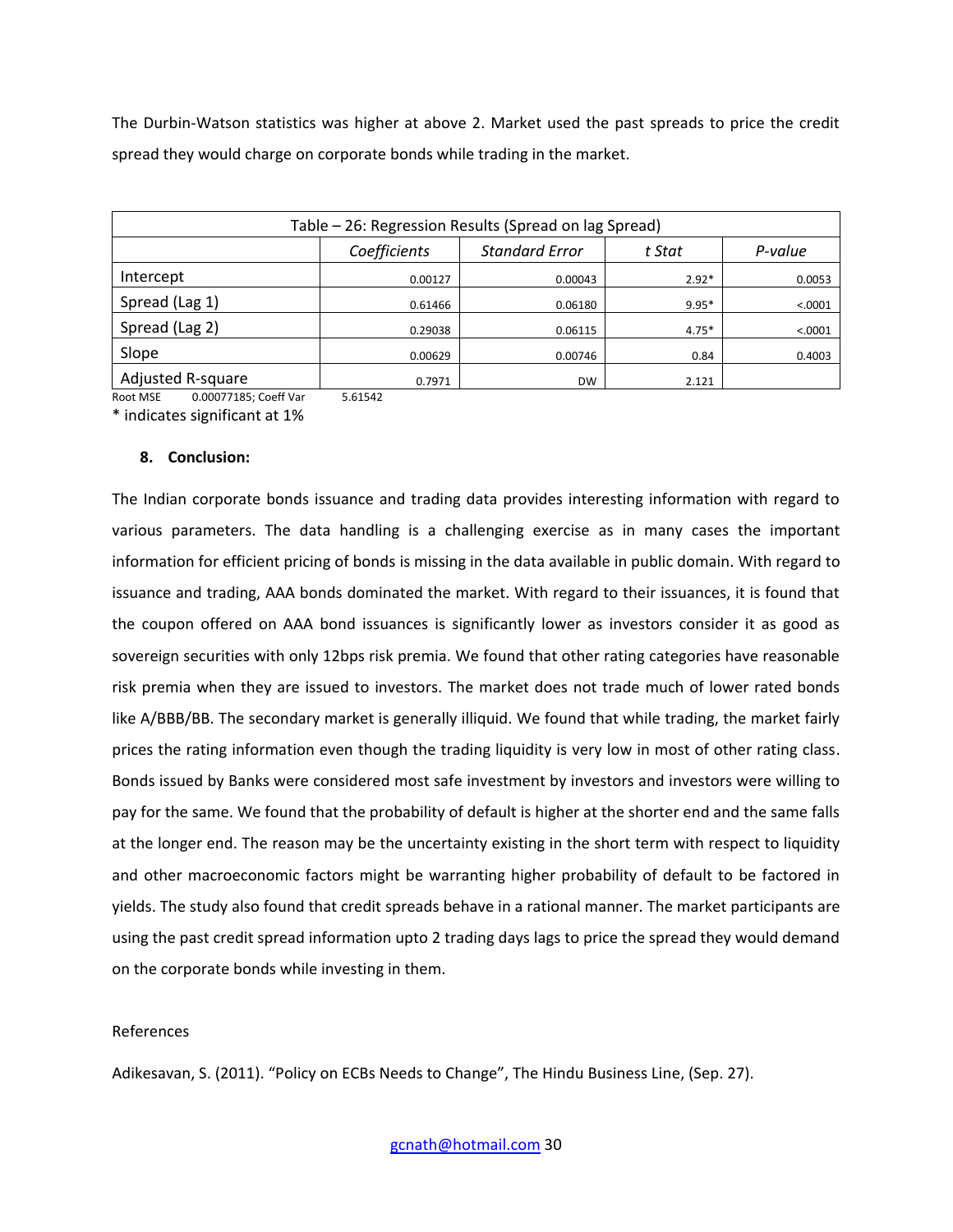Ahluwalia, Montek Singh. (1999), "India's Economic Reforms", India in the Era of Economic Reforms (eds. Jeffrey Sachs, Ashutosh Varshney & Nirupam Bajpai).

Allen, William T., Reinier H. Kraakman and Guhan Subramanian (2009), Commentaries and Cases on the Law of Business Organization. Wolters Kluwer.

Armour, John and Lele P. (2009), "Law, Finance and Politics: The Case of India", 43 Law & Society 491.

Anant, T.C.A. and N.L. Mitra (1998), "The Role of Law and Legal Institutions in Asian Economic Development: The Case of India Patterns of Change in the Legal System and Socio-Economy", Development Discussion Paper No. 662, Harvard Institute for International Development.

Anant, T.C.A. and Ram Singh, Law and Economics of PPP Contracts for Expressways in India, Draft (2009).

Asunscion-Mund, Jennifer (2007), India's Capital Market: Unlocking the Door to Future Growth.

Babu, G. Raghu and T. Sandhya (2009), "Indian FCCBs: Current Scenario", 15 Taxmann's Corporate Professionals Today 387.

Balasubramaniam, N., Bernard S. Black and Vikramaditya Khanna (2010), "The Relation Between Firm-Level Corporate Governance and Market Value: A Study of India", 11 Emerging Markets Review 319 – 340.

Batra, Sumant (2003), "The Asian Recovery: Progress and Pitfalls: The Position of India", Global Forum on Insolvency Risk Management.

BIS. Zero-Coupon Yield Curves: Technical Documentation. BIS Papers 25, Bank for International Settlements, 2005.

Black, Bernard S. and Vikramaditya S. Khanna (2007), "Can Corporate Governance Reforms Increase Firms' Market Values? Evidence from India", 4 Journal of Empirical Studies, 749 – 796 .

Chakrabarti, Rajesh (2010), "Bond Markets", Capital Markets in India (eds. Rajesh Chakrabarti & Sankar De).

Diebold, Francis X. and Li Canlin, Forecasting the Term Structure of Government Bond Yields. Journal of Econometrics, 130(2):337–364, 2006.

Dobbs, Richard, et. al. (2010), McKinsey Global Institute, Farewell to Cheap Capital? The Implications of Long-Term Shifts in Global Investments and Savings.

Government of India (2010), Budget and Economic Survey.

ICRA Doc on Securitisation (April 2011), (http://www.icra.in/Files/ticker/Indian\_Securitisation\_Mkt.pdf)

Khanna, Vikramaditya and Varottil, Umakanth, (2012) Developing the Market for Corporate Bonds in India (SSRN)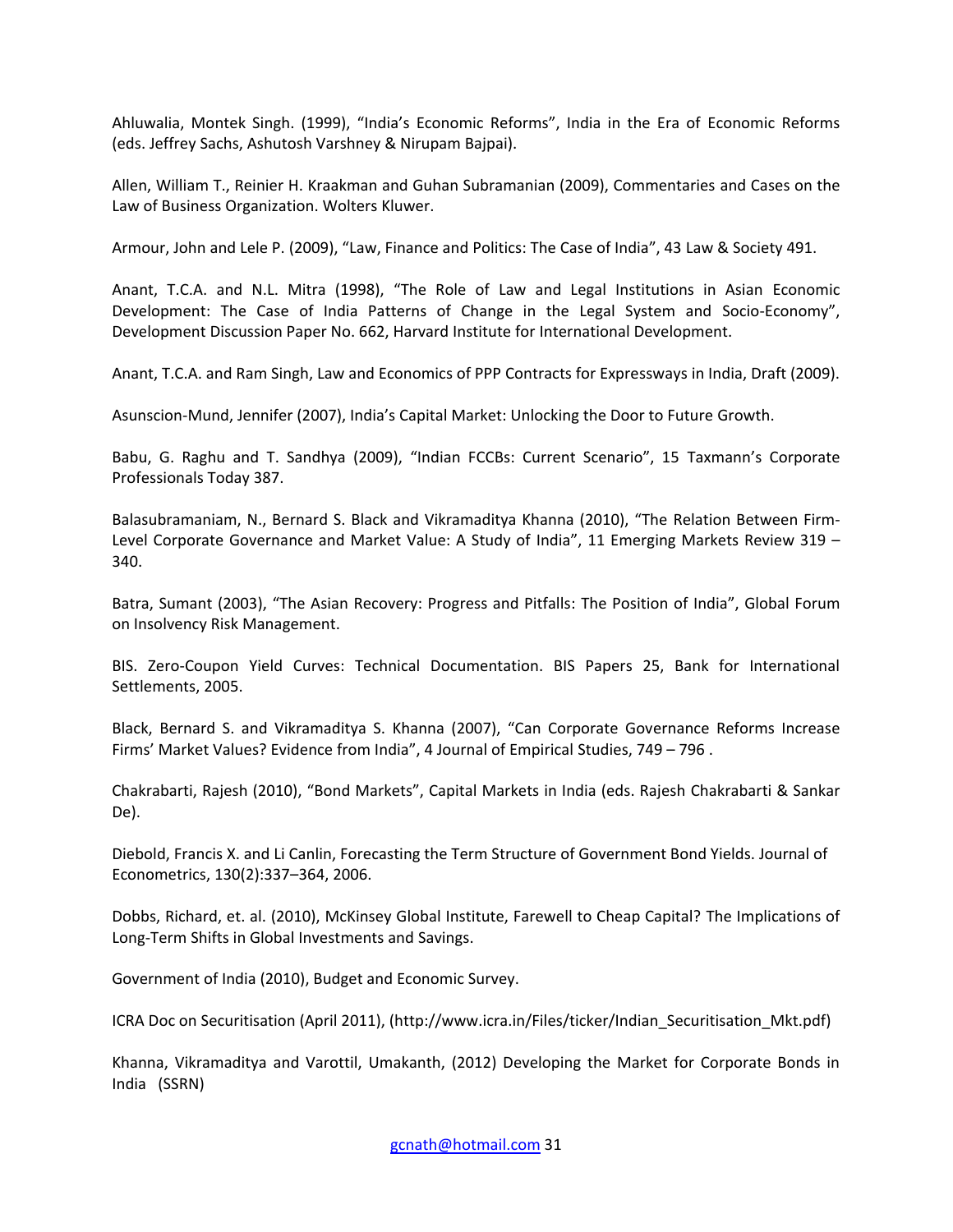Kothari V (2012), Taxing time for securitisation in India: tax officers' questions expose weak structures http://www.microfinancefocus.com/mffnews/taxing-time-securitisation-india-tax-officers%E2%80%99 questions-expose-weak-structures

KPMG (2011), "External Commercial Borrowings: Rationalisation and Liberalisation", KPMG Flash News (Oct. 3).

Krishnan, Jayanth (2010), "Globetrotting law firms", 23 Georgetown Journal of Legal Ethics 57–102.

Luengnaruemitchai, Pipat & Li Lian Ong (2005), "An Anatomy of Corporate Bond Markets: Growing Pains and Knowledge Gains", IMF Working Paper WP/05/152.

Ministry of Finance (2011), "Infrastructure Debt Fund", Press Release.

Mishkin, F. (2006), The Economics of Money, Banking and Financial Markets, Addison-Wesley.

Nath, Golaka C., Yadav, Gaurav and Wagle, Amruta (2006), Estimating A Reliable Benhcmark Sovereign Yield Curve in an Emerging Bond Market (CCIL)

Nelson, Charles R. and Siegel, Andrew F., Parsimonious Modeling of Yield Curves. Journal of Business, 60(4):473–489, 1987.

Patil Committee Report (2005) on Corporate Bonds and Securitisation

Rajan, Raghuram & Luigi Zingales (2003), "The great reversals: the politics of financial market development in the twentieth century", 69 Journal of Financial Economics 5.

Rajaram, Sahana & Payal Ghose (2011), "Indian Corporate Bond Market", Clearing Corporation of India.

Reserve Bank of India (CDS) (2011), Guidelines on Credit Default Swaps (CDS) for Corporate Bonds.

Reserve Bank of India (ECB) (2011), Master Circular on External Commercial Borrowings and Trade Credits (Master Circular No.9 /2011-12).

Reserve Bank of India (2012), Final Guidelines on Securitisation and Direct Assignment of Loan Receivables (May 7, 2012)

Roe, Mark J. (2006), "Legal Origins, Politics and Modern Stock Markets", 120 Harvard Law Review 460. Securities and Exchange Board of India (2011), "Statistics on Corporate Bonds", available at [http://www.sebi.gov.in/cms/sebi\\_data/statistics/corpbondsdb.html.](http://www.sebi.gov.in/cms/sebi_data/statistics/corpbondsdb.html)

Shah, Ajay, Susan Thomas & Michael Gorham (2009), India's Financial Markets: An Insider's Guide to How the Markets Work.

Shroff, Cyril Suresh & Ashwani Puri (2006), "India", The Asia-Pacific Restructuring and Insolvency Guide.

Singh, Gurtej (2011), "From the Path of Least Resistance to Path Dependence: The Political Economy of India's Corporate Bond Market".